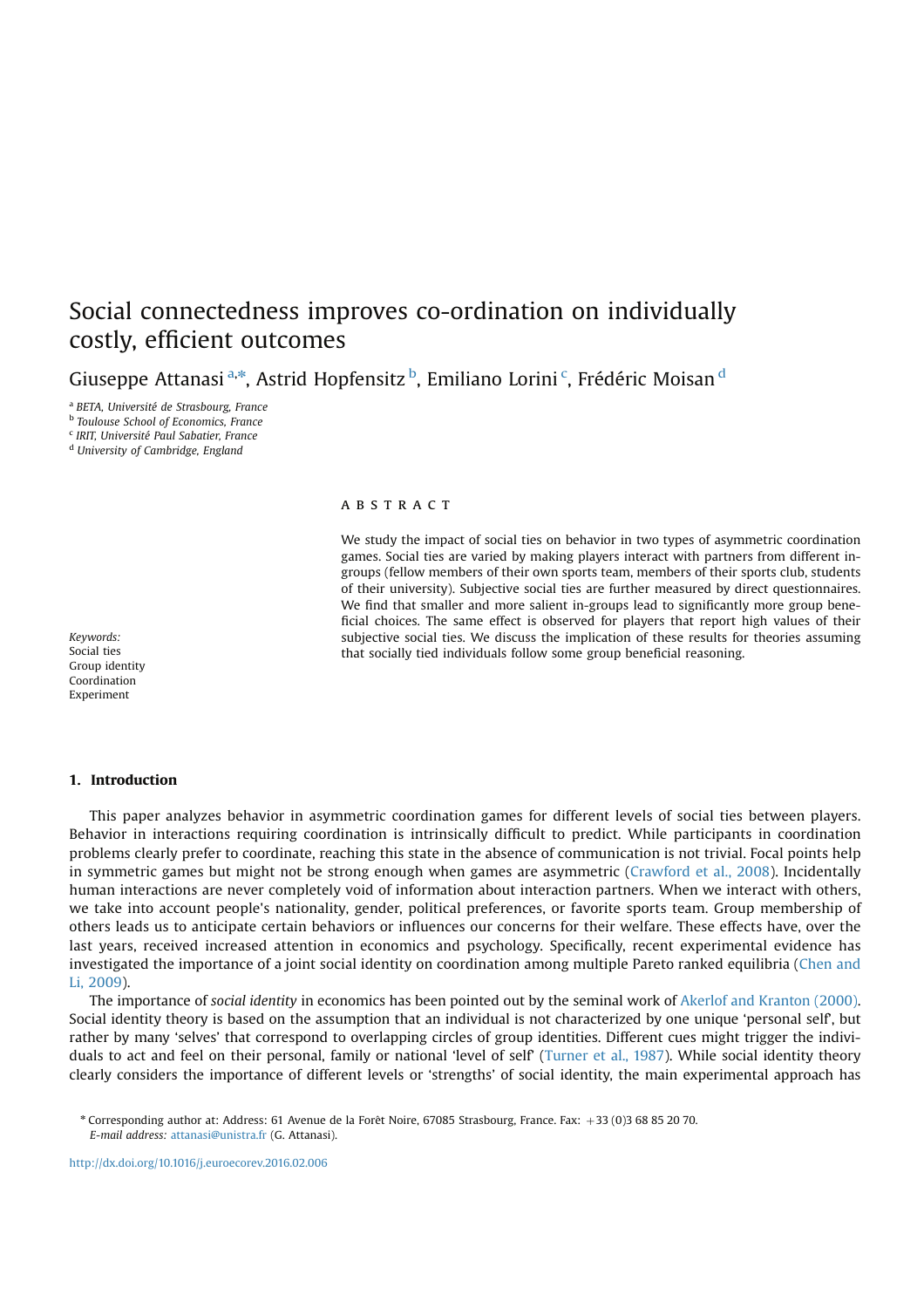focused on identifying a *'minimal group'* level, which allows us to observe discriminatory behavior.<sup>1</sup> Since the seminal work by Tajfel et al. (1971), results support the idea that even minimal group membership enhances behavior beneficial to group members, sometimes at the expenses of the out-group (i.e., people who are not members of the group).

A reasonable assumption is that the *strength of a social tie* between two individuals can be described through the level with which each of them commonly identifies with the same group(s). This interpretation relies on a gradual type of group identification that extends the binary in-group/out-group classification presented above (one may instead identify with a given group up to a certain degree). In this case, the question is how behavior is changed when we interact with a person we know very well compared to an acquaintance, or a person we are only minimally tied with (e.g., a perfect stranger). What to expect is not immediately obvious. Stronger ties with others might lead to better predictions of others' intentions. For example, a stronger tie between two individuals might influence their concerns for each other's outcomes according to existing theories of social preferences (e.g., Charness and Rabin, 2002; Fehr and Schmidt, 1999), which all assume individual intentions (what should I do?) to maximize the overall benefit of the group. Alternatively, stronger connectedness might induce another type of reasoning that focuses on collective intentions (what should we do?) to reach the same group beneficial outcome (e.g., Bacharach, 1999; Sugden, 2000, 2003). Finally, a stronger social tie between two individuals might enforce some commonly known external norms, such that the cost for deviating from them increases (Goette et al., 2012): not conforming to an in-group norm may lead one to identify more as an out-group member and consequently deteriorate the quality of the social relationship.

Recent experimental evidence has observed that, for the case of symmetric games, an 'enhanced' minimal group paradigm enables coordination among multiple Pareto ranked equilibria (Chen and Chen, 2011). Similarly, Gaechter et al. (2012) observe that players scoring higher on a psychological measure of shared identity ('one'-ness) are more likely to coordinate on high effort levels in a weakest link game. Furthermore, Charness et al. (2007) have shown that coordination can increase in a battle of the sexes game when a 'host' player (in-group member) interacts with a 'guest' player (out-group member). In this case, making these roles salient to the players (when they are both observed by the host's in-group members) leads coordination to favor an 'aggressive' host who faces a more 'accommodating' guest.

Asymmetric games have however not been investigated for the case of different levels of connectedness among interacting players. Yet stronger connectedness might favor coordination on outcomes that are considered as better for the group. For example, take a battle of the sexes game that does not offer symmetric payoffs dependent on which outcome the players agree on. Consider the classical example of Ann and Bob who have to choose between going to the opera or to a football game. Though Ann might prefer the opera and Bob the football game, Ann might have a higher utility from the football game than Bob from the opera. Thus the overall efficiency for the couple is higher when they coordinate on the football game.

In this paper, we study with an experiment how the level of connectedness with others influences coordination in asymmetric battle of the sexes games, where coordination comes at a cost for the individual. We investigate this effect in two games: an asymmetric battle of the sexes game (baseline game) and an extension of this game where, due to the presence of an outside option, one player has to make a conscious choice to enter the battle of the sexes game (entrance game). The entrance game enables us to investigate how social connectedness influences the interpretation of moves by the other.

Objective social ties are varied by making players interact with partners from different in-groups: fellow members of their own sports team, members of their sports club, students of their university. Sports team are exogenously assigned, according to gender and skill at playing volleyball. In this regard, our experimental design is different from other studies on social ties where groups are formed endogenously (Leider et al., 2009; Goeree et al., 2010), while instead it shares features with studies where groups are randomly assigned (Goette et al., 2012) or differ in terms of members' characteristics (Fershtman and Gneezy, 2001). Subjective social ties are further measured by direct questionnaires. These questionnaires are aimed at eliciting a subject's perceived self-connectedness to the group and perceived ties between other team members.

Our results show that even in asymmetric games where one player has to accept an individual cost, coordination on a group beneficial outcome is increased with both stronger objective ties and stronger subjective ties. Higher social connectedness indeed enhances the focal value of such group beneficial outcome.

The rest of the paper is organized as follows. Section 2 clarifies the concept of a social tie that we consider. Section 3 presents the two versions of the asymmetric battle of the sexes game (the baseline and entrance game) studied in this paper. We further discuss how social ties are measured. Specifically we distinguish between objective ties (which refer to the type of partners a subject interacts with) and subjective ties (which correspond to a subject's own perception about social relationships within a group). Section 4 gives the procedures of the experiment and Section 5 presents results from both coordination games, depending on each type of social ties (objective and subjective). Section 6 discusses the theoretical implications of our results.

# 2. Defining social ties

The concept of social ties that we consider relies on social identity theory (Tajfel and Turner, 1979; Hogg, 2003), according to which an individual's social identity is built upon a set of social features, each referring to a salient characteristic that can

<sup>&</sup>lt;sup>1</sup> Primarily based on this 'minimal group paradigm', a large body of evidence has been collected in psychology (e.g., Brewer, 1979, 1999; Tajfel and Turner, 1979) and in economics (e.g., Bernhard et al., 2006; Buchan et al., 2006; Chavanne et al., 2011; Goette et al., 2012) on in-group vs out-group behavior.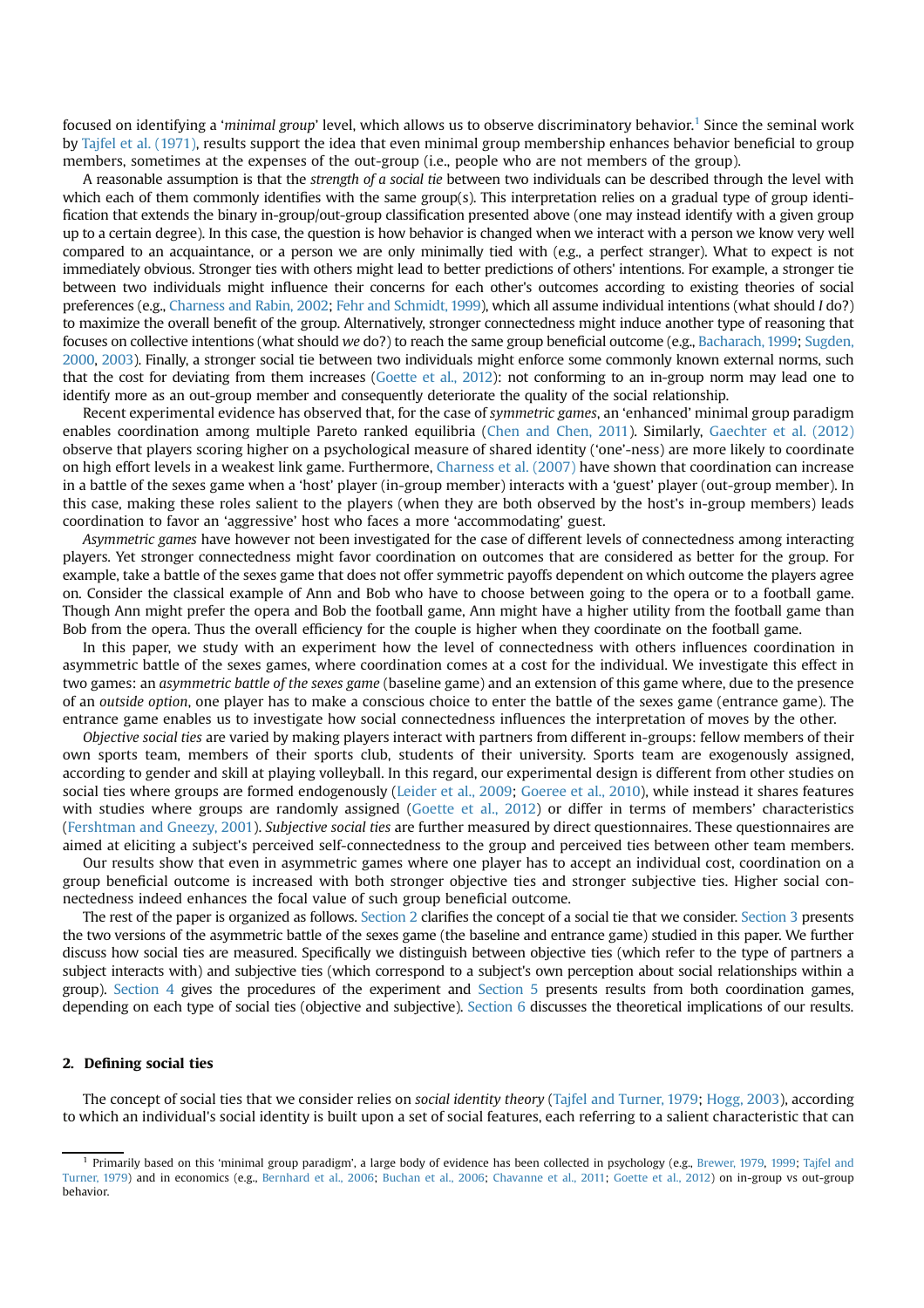

The baseline game (asymmetric battle of the sexes game).

The entrance game (asymmetric battle of the sexes game with outside option).

Fig. 1. Baseline and entrance game.

be shared by individuals in a particular context (e.g., one may identify himself as a student of a specific university, a member of a particular sports club, a member of a political party, etc).

However, departing from this theory, we assert that the minimal criterion for the existence of a social tie between two individuals is for them to commonly believe that they share the same social features that define their social identities (Attanasi et al., 2014). Such a requirement clearly distinguishes social ties from unilateral ties where a person's perceived closeness with another may not be reciprocated (feeling close to someone, e.g., a political figure, is insufficient to be described as a social tie).

Beyond this basic definition, an important property of social ties lies on their quantitative aspect: two individuals can indeed be more or less socially connected with one another. In this case, we argue that the strength of a tie can be determined based on the quantity and importance of the social features that are shared by the two persons. Intuitively, sharing more social features of high importance (as commonly perceived by the two individuals) leads to a stronger social tie. This reasonable statement characterizes an informational dimension of social ties, in the sense that two individuals can be more socially connected simply by commonly acquiring relevant information about each other's social identities.

However, we believe that there exists another important aspect influencing the strength of a social tie between two individuals: the quantity and quality of past interactions between them. Indeed, a tie between two persons can reasonably become stronger if they interact frequently and/or share positive meaningful experiences (e.g., exchanging ideas, opinions, emotions, etc.) with each other. This characterizes an experiential dimension of social ties.

In this study, we aim at testing the effects of these two factors by (1) exogeneously manipulating individuals' knowledge about each other's social identities (*objective social ties*), and (2) measuring their own perception of social closeness with one another (subjective social ties).

## 3. Experimental design

In the following, we will introduce two coordination games to study social ties: the first is a variant of the battle of the sexes game that we call the '**baseline game**': the second extends the previous game by adding an outside option and is named the 'entrance game'.

## 3.1. The baseline game

The coordination game that we consider as baseline is an asymmetric battle of the sexes game. It is a simultaneous move game with two players (1 for row and 2 for column), each of which has to choose between two available actions, A and B. The corresponding payoff matrix is represented in Fig. 1(a). As in the traditional battle of the sexes game, the worst scenario for both players is to miscoordinate (i.e., playing A while the other plays B or vice versa). Furthermore, the players have diverging preferences regarding the best outcome for themselves: player 1 prefers coordination on (A,A) while player 2 prefers coordination on (B,B). However, unlike the classical battle of the sexes game, the lowest payoff is different in the two coordination outcomes: outcome (B,B) is worth more to player 1 than outcome (A,A) is worth to player 2.

In spite of this difference, the game theoretic properties of this asymmetric battle of the sexes game remain as in the classical case:  $(A,A)$  and  $(B,B)$  are the only Nash equilibria in pure strategies, which also are the only Pareto optimal outcomes.<sup>2</sup>

The main feature of this game lies on the impact of group preferences on players' behavior. As in the classical battle of the sexes game, being self-interested is not sufficient to guarantee coordination success. However, in our asymmetric game, one can notice the existence of a unique group beneficial outcome, which is not present in the classical battle of the sexes game: out of the two Nash equilibria in pure strategies, the outcome (B,B) seems better for the group. Whether one considers the sum, the average, or the minimum value among the individual payoffs as a measure of the group's utility, this outcome

 $^2$  There also exists a Nash equilibrium in mixed strategies, which consists of playing A with probability 7/8 for player 1 and playing B with probability 7/10 for player 2 (in this case, the respective expected payoffs are 10.5 for player 1, and 4.4 for player 2).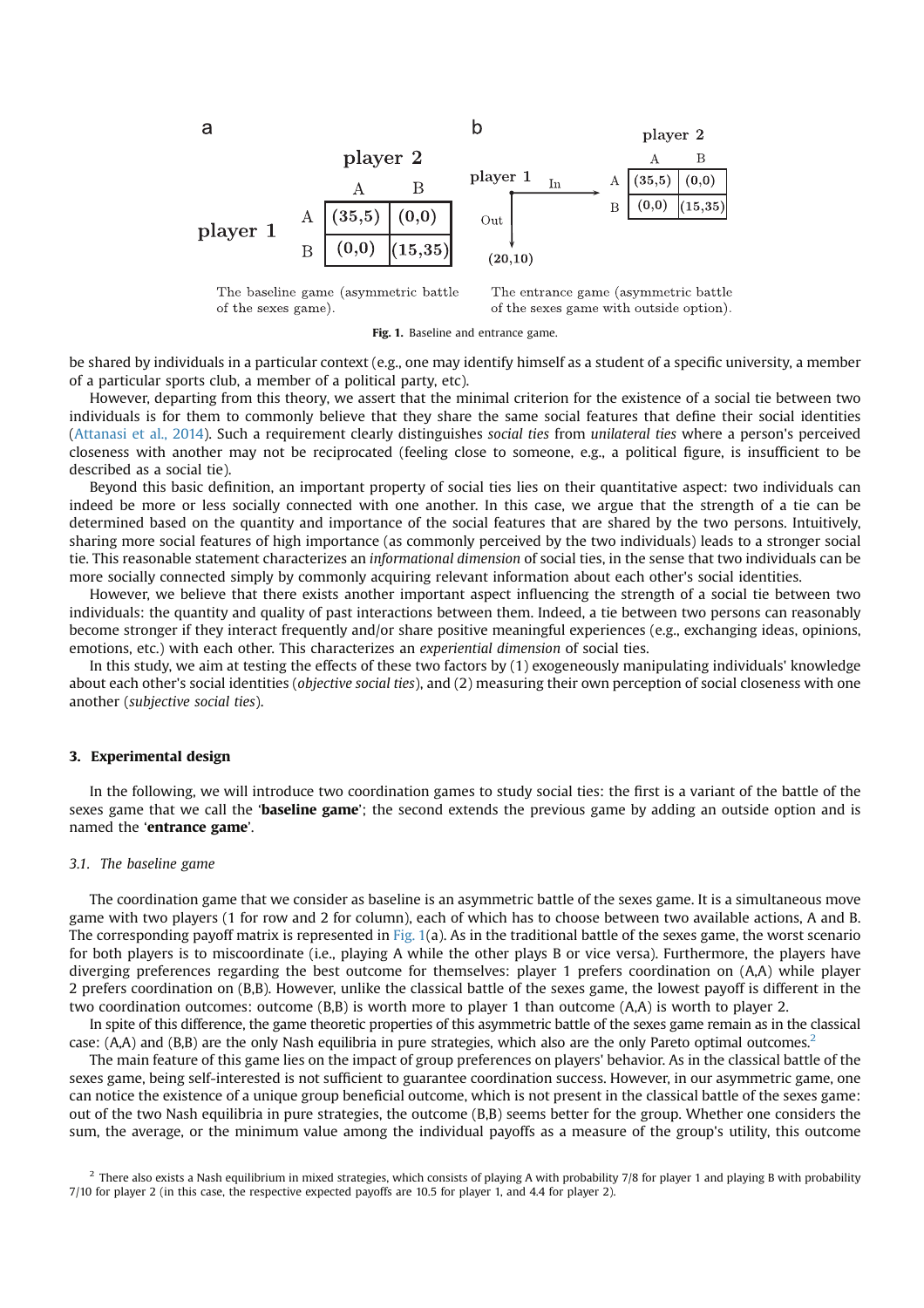always outperforms every other solution. In fact, the asymmetry in the players' payoffs provides a clear possibility of favoring the group as a whole, at the same time allowing players to maximize their self interest (any coordination is always better than miscoordination). Both players may then consider this salient solution as a coordination device. However, one should note that, as the corresponding solution (B,B) favors player 2 more than it favors player 1 (what is best for the group is also best for player 2), coordination is not guaranteed. We will investigate whether participants in the role of player 1 detect and follow the salient outcome (B,B), and which factors weaken or strengthen the focus on it.

# 3.2. The entrance game

We extend the baseline game presented above to the 'entrance game' by adding an outside option (see Fig. 1(b)), i.e. asymmetric battle of the sexes game with outside option. In this two-player game, prior to playing the coordination game itself, player 1 is offered the possibility of a fixed outside option. If he chooses to enter the coordination game (play 'In') both players play the asymmetric battle of the sexes game as described in the previous section. If he takes the outside option (play 'Out'), the game ends with player 1 earning 20 and player 2 earning 10.

The outside option makes participation in the coordination game a voluntary decision by player 1. Entering the game can therefore be interpreted as a signal to play a certain strategy. How this signal is interpreted will depend on player 2's beliefs about player 1's motivations: specifically, if player 1 is expected to be self-interested or to take the group interest into account.

Before expanding this forward induction argument, let us notice that the entrance game contains three Nash equilibria in pure strategies: ((In,A),A), ((Out,A),B), ((Out,B),B).<sup>3</sup> Considering subgame perfect Nash equilibria by backward induction allows us to rule out the solution  $((Out,A),B)$ .<sup>4</sup>

Forward induction then allows us to restrict the set of subgame perfect Nash equilibria to those solutions that survive the iterated elimination of weakly dominated strategies. Initially player 1's strategy (In,B) is weakly (and strictly) dominated by any strategy involving Out. Then player 2's strategy B becomes weakly dominated by A. Thus player 1's strategies (Out,A) and (Out,B) are both weakly (and strictly) dominated by (In,A). Therefore, the unique forward induction solution is ((In,A),A).

Indeed, assuming common knowledge that both players are fully rational and motivated by their own self interest, this solution should be played. When playing In, player 1 signals that he intends to play A in the subgame (if he intended to play B, he would have been better off playing Out in the first place). Therefore, as a best response, player 2's unique rational move is to play A. Finally, since outcome ((In,A),A) is better for player 1 than selecting Out, he chooses (In,A).<sup>5</sup> This therefore suggests that such a game introduces some 'first mover' advantage, assuming there is common knowledge that both players are self-interested agents.<sup>6</sup> Let us also point out that such a forward induction argument has already received wide experimental support in the literature (e.g., Brandts and Holt, 1989; Cooper et al., 1992, 1993; Van Huyck et al., 1993; Balkenborg, 1994; Brandts and Holt, 1995; Cachon and Camerer, 1996; Shahriar, 2014).

However, if players focus on some collective goals and expect others to do the same, entering the subgame will be associated with a choice of B. As a result, stronger social ties with a group might lead to either effect: a stronger belief in individual rationality of partners that are more identifiable (group members) or a stronger belief in collective rationality by group members. In the former case,  $((In,A),A)$  will be played. In the latter case the outcome will be  $((In,B),B)$ .

Specifically, the entrance game will enable us to observe if players linked by stronger social ties are more likely to expect coordination in the subgame and therefore more likely to enter the second stage of the game (when acting as player 1). In turn, reactions by player 2 will allow us to investigate whether and how – via coordination on either (A,A) or (B,B) – this intention is understood. The baseline game will serve us as control to see whether the first stage is always needed to signal intentions.

### 3.3. Varying social ties

We vary the strength of social ties by considering partners that come from more or less strongly linked 'in-groups'. This manipulation aims at controlling for the informational dimension of social ties introduced in Section 2. More precisely, we investigate three levels of 'in-groups' (objective ties).

The weakest level of social ties concerns our treatment *university*. In this treatment, participants know that they will interact with a fellow student from their own university. Note that this is the default in most laboratory experiments and therefore the possibility of social ties between such participants is assumed to be minimal.

Our strongest level of social ties concerns our treatment team in which two players from the same volleyball team interact. A team consisted of 7–9 players and met at least once per week for a two-hour training session. Note that interactions were anonymous in the sense that no participant could identify his interaction partner from the game. However it was common knowledge that both participants were members of the same team.

<sup>&</sup>lt;sup>3</sup> Moreover, the entrance game also has Nash equilibria in mixed strategies, which consist of player 1 always playing Out (i.e., selecting either strategy (Out,A) or strategy (Out,B) with probability 1) and player 2 playing B with probability 3/7.

 $^4$  There also exists a Nash equilibrium in behavioral strategies, which consists of player 1 always choosing Out first and playing B with probability  $1/8$ in the subgame; while player 2 plays B with probability 7/10.

 $<sup>5</sup>$  No Nash equilibrium in mixed/behavioral strategies does resist this forward induction argument.</sup>

 $^6$  The forward induction argument also holds if player 2 is not a self-interested agent, provided that he prefers outcome ((In,A),A) to outcome ((In,A),B).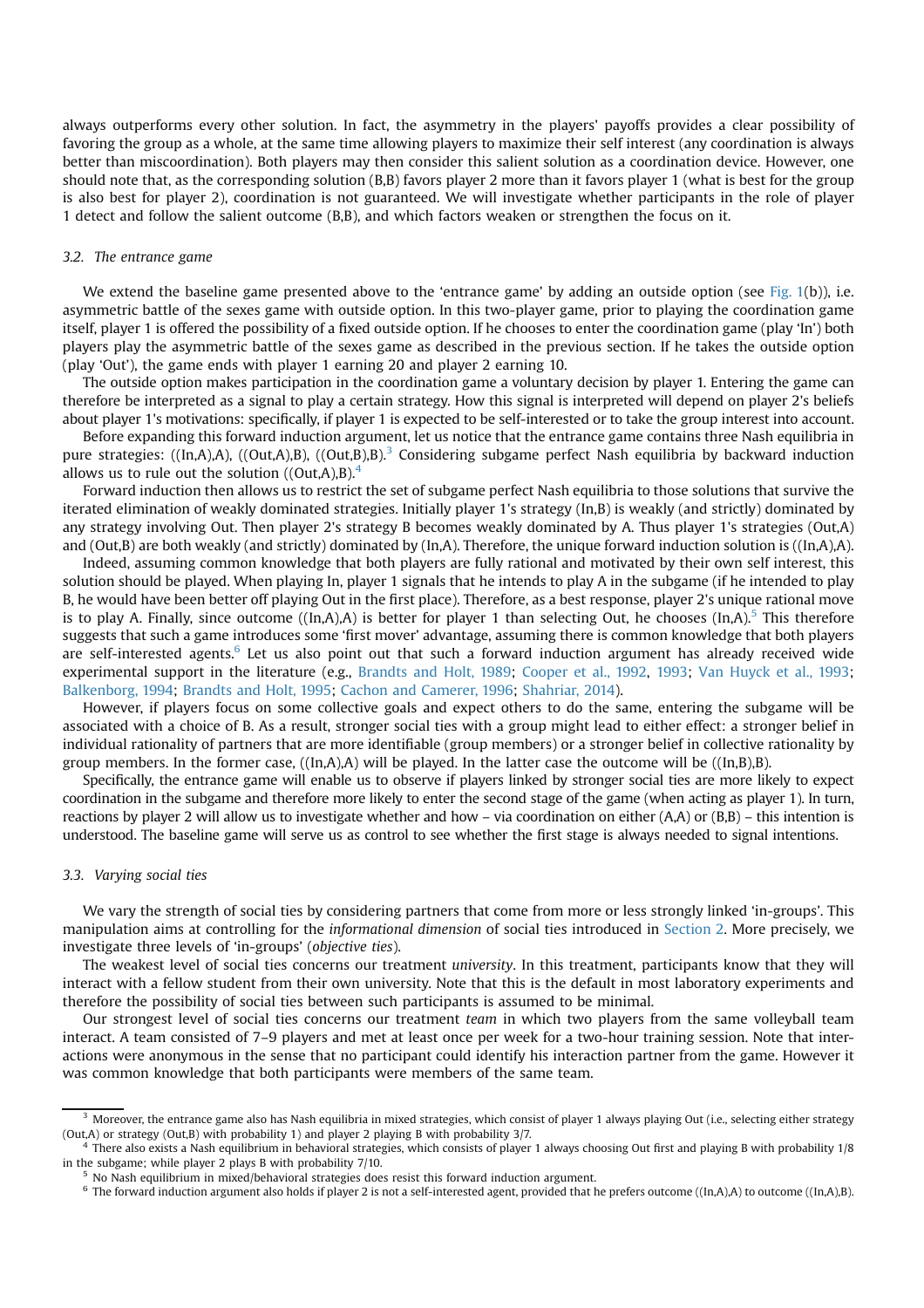A third treatment gives some intermediate level of social ties: club. Here both participants were members of the same volleyball club, but not playing in the same team. The club had around 70 members and members might interact before and after training with players that were not from their own team.

We further elicited through questionnaires how well the players saw themselves linked to their teammates and how they considered the relationship between their teammates. We use these subjective measures to determine social ties through their experiential dimension as presented in Section 2. More specifically, participants responded to two types of scales (subjective ties).

The first scale (direct scale) asked with respect to each team member 'how do you think this person feels about you?' (see Fig. 7 in the Appendix for an example). Participants could choose between 'likes me a lot', 'likes me', 'dislikes me' and 'is indifferent'.<sup>7</sup> Answers to this measure allow us to determine how well the individual feels 'liked' and thus connected to his team (index of subjective connectedness of the self to the group). Specifically, for every participant i, the corresponding coefficient of *i*'s belief about **self connectedness** to the group  $G$  ( $i \in G$ ) is determined by:

$$
k_i^S = \frac{N_i}{|G|-1}
$$

where  $|G|$  denotes the size of the team and  $N_i$  defines the number of individuals in G that participant *i* believes to strongly like him. Specifically,  $N_i$  indicates how many times the answer 'the other likes me a lot' was selected by i in the questionnaire. Note that  $k_i^S$  simply stands for the probability that individual  $i$  interacts with a person he believes to strongly like him.

Let us also define the *average* self connectedness  $K^S$  within the group G as follows:

$$
K^S = \frac{\sum_{i \in G} k_i^S}{|G|}
$$

We will use this measure later to determine whether an individual scores more or less high concerning beliefs about his own popularity compared to his team mates.

The second scale (indirect scale) aimed at eliciting ties between team members as perceived by the participant. To do so, each participant *i* was asked to indicate for any two members of his team whether he considered them to be 'friends' (for an example, see Fig. 8 in the Appendix). The scale was presented in a visual intuitive form with all team members' photographs arranged in a circle, where participants were asked to indicate by a line any two members they thought to be friends (excluding themselves).<sup>8</sup> In the example from Fig. 8, individual C responds to the questionnaire and indicates her belief that F is friend with A and G, that G is also friend with E, and that D and B are friends.

Based on answers to this measure, we construct an index of the individual belief about the groups connectedness  $k_i^G$ . Specifically, we hypothesize that in our game, behavior does not only depend on the individual's closeness to every other member, but also on the belief about every other member's closeness to each other. To illustrate this assumption, imagine a group of four individuals (Alice, Bob, Carol, and Daniel) and suppose it is common knowledge that Alice is equally close to Bob, Carol, and Daniel, while these three characters are not tied with each other. In the case where every individual is equally likely to interact with any other group member, Alice is indifferent between interacting with the three others (she is sure to interact with someone she is tied with). However, Bob, Carol, and Daniel are not indifferent: they all prefer to interact with Alice, which turns out to be a rather unlikely event with probability  $p=1/3$ . As a result, Bob, Carol, and Daniel can be seen as weakly tied with the group. Concerning coordination, Alice thus needs to take this into account and should act as if she is a weekly tied participant (if she does not, she exposes herself to the risk of performing some group-regarding behavior that is not reciprocated).

For every participant *i*, the corresponding coefficient of *i*'s belief about the **group connectedness** is calculated as follows:

$$
k_i^G = \frac{N_{-i}}{M}
$$

where N $_{-i}$  represent the estimated number of links in the group G (according to i's beliefs) that do not involve  $i,^\circ$  and M corresponds to the maximum number of individual links that are possible in the group without individual i:

$$
M = \binom{|G|-1}{2} = \frac{(|G|-1) \cdot (|G|-2)}{2}
$$

Note that  $k_i^G$  resembles the concept of a local clustering coefficient, which characterizes the probability that two randomly selected neighbors of i are tied with each other (Watts and Strogatz, 1998; Newman, 2003). As an illustrative example from Fig. 8 in the Appendix, assuming the corresponding answer was made by individual C, we would obtain  $k_C^G = \frac{4}{21}$ .

 $^7$  Participants also answered for each team member whether they 'liked a lot', 'liked' or 'disliked' this person. Answers were strongly correlated with the indirect question.

<sup>&</sup>lt;sup>8</sup> During the experiment, participants were notified that any link that would involve themselves in this question would simply be ignored.

 $9$  A link not involving player *i* is a connection between two players *j* and *h*, where *j* and *h* are different from *i*.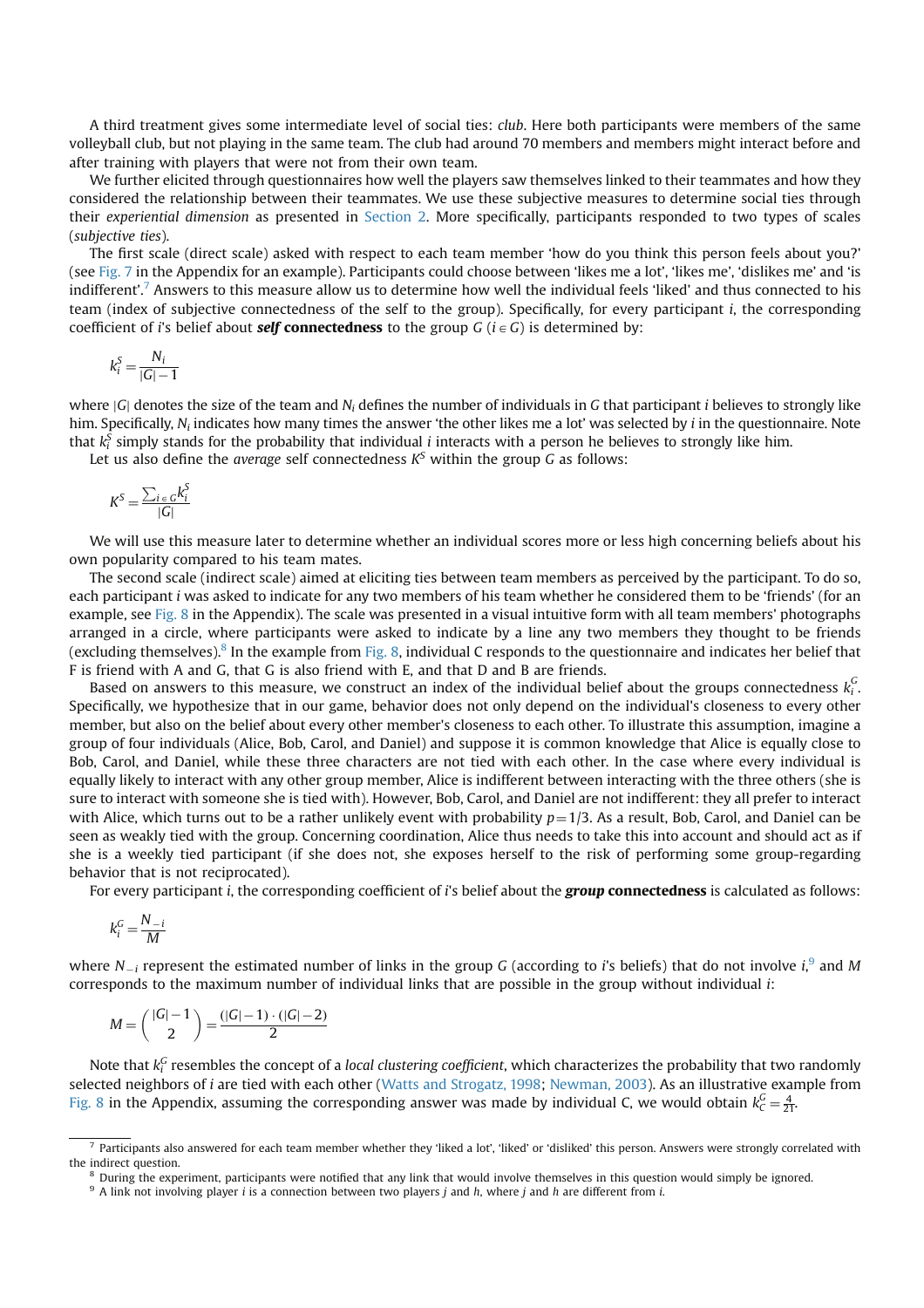Let us also define the *average* group connectedness  $K^G$  within some group G as follows:

$$
K^G = \frac{\sum_{i \in G} k_i^G}{|G|}.
$$

# 4. Experimental procedure

Participants in our experiments were students from the University of Toulouse (Capitole) who were also members of the main university volleyball club. During a preliminary meeting, every active member of the club was proposed to participate in our study. Upon acceptance, every participant was then photographed for later use in the questionnaire (see Figs. 7 and 8 in the Appendix for examples).

The experiment was run in November 2011 during two training sessions. In total, 70 subjects participated (37 men and 33 women). At the beginning of the academic year (September 2011), volleyball players within the club were divided by the coach into 9 single-sex teams: 5 male teams and 4 female teams. Each team had between 7 and 9 members. Students of the same gender were ranked according to their initial skills at playing volleyball: the best players were assigned to team 1, the next best players to team 2, and so on. The coach enforced assignment to teams such that no switch between members of different teams was allowed along the academic year. For instance, any player's request to join a particular team because a friend belonged to that team would be declined.

Another 43 students were recruited from the same university as partners for the game played with another university student. Data from these observations are not discussed in this paper.

The experiment was run by paper and pencil during training sessions. Subjects first filled out a demographic questionnaire and answered to the direct and indirect scales for social ties. Social ties were elicited before the games were played to prevent an impact of game behavior on social tie measures. Presenting the questionnaire before the game further ensures that participants were aware of their social ties to the team and that they were aware that other participants had also been asked the same questions. This common knowledge assumption is indeed part of the minimum criterion for the existence of a social tie, as defined in Section 2.

Every participant was then asked to report strategies for the baseline game and the entrance game according to three different types of reference groups. All treatment comparisons are therefore on a within-subject level. Indeed, withinsubject comparison seems necessary for our research question, since social ties are necessarily individual characteristics. To control for order effects between the baseline game and the entrance game, the order of games was counterbalanced across subjects. The detailed instructions of both games are described in Sections B.2 and B.4 of the Appendix.

The three in-group treatments (team, club and university) were played by every subject and the order was inverted for half of the sessions. However, since answers were given by paper and pencil, participants were free to answer these questions in any order they wished. Participants responded by meta-strategy method for each possible treatment, i.e., all subjects had to indicate their decision if assigned the role of player 1, as well as their decision if assigned the role of player 2. This was made for both the baseline and the entrance game, and for each possible treatment, i.e. if playing with a university student, a club member, or a teammate (12 decisions as a whole).<sup>10</sup> Participants were informed that only upon answering all questions, their role, the game, and the treatment selected for payout would be randomly determined.

The experiment lasted approximately one hour. Earnings were payed out during the next training sessions in December 2011. The payment method, which was specified to all subjects in the instructions (see Section B.1 from the Appendix), consisted of randomly drawing one role (i.e., player 1 or player 2), one game (i.e., entrance game or baseline game), one treatment (i.e., university, club, or team), and one co-player (depending on the treatment). A subject's payoff was therefore defined according to his choice made as the selected player in the selected situation (which corresponds to the selected treatment in the selected game), and the selected co-player's choice in the same situation. Each effective payment was made individually and anonymously through random draws taken in front of the concerned participant.<sup>11</sup> Earnings included a 5 euros show-up fee. Mean earnings were about 19 euros<sup>12</sup> (standard deviation of 12 euros, with a maximum of 40 euros and a minimum of 5 euros).

<sup>&</sup>lt;sup>10</sup> We acknowledge that our strategy elicitation method might lead to an experimental demand effect: a subject being asked similar questions that only differ for the interaction partner – team, club, or university member – he could report different strategies for different partners. However, the fact that the strategy elicitation is monetarily incentivized should mitigate this problem. Furthermore, the experimental demand in our study is not easy to detect, and does not necessarily require different strategies if matched with different partners. For instance, subjects with low subjective ties (e.g., group connectedness) should not choose strategy (In,B) in the entrance game independently of the treatment (see Fig. 5 in Section 5).

 $11$  The random selection of the co-player was made through a random code name to preserve anonymity among subjects.

<sup>&</sup>lt;sup>12</sup> Approximately 25 US dollars at the time of the experiment (1 euro=1.4 US dollars).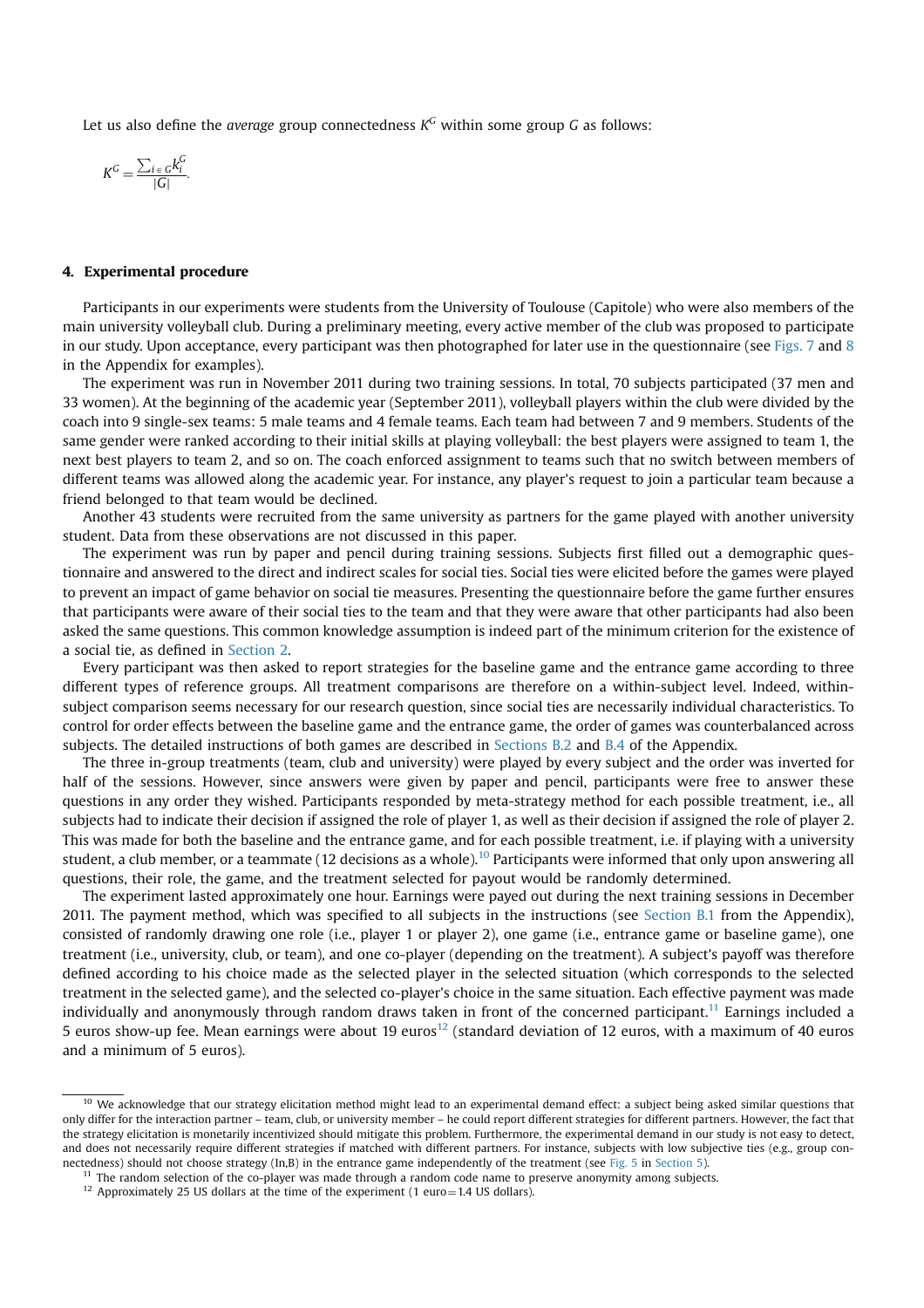

Fig. 2. Behavior in the baseline game for all players in each type of matching. Significance levels based on Wilcoxon signed rank tests:  $p < 0.01$  (\*\*\*);  $p < 0.1$  (\*). Data recorded by meta-strategy method, thus each bar consists of 69 observations.

#### 5. Results

We will start the analysis by considering differences across the three treatments (determining different types of partners). In addition to this exogenous variation of ties to the interaction partner, we will in a second part consider whether similar patterns can be observed when considering the subjective measures of social ties as defined above (through coefficients  $k_i^S$  and  $k_i^G$ ). Since we observe no significant effect of team gender and team rank over subjects' behavior in all rolegame-treatment situations, we will in the following pool data from the nine different teams.

# 5.1. Objective social ties

We first present descriptive statistics concerning the players' behavior in both the baseline game and the entrance game, for the three treatment scenarios (i.e., team, club and university). Note that in this case, the social ties are considered objective, as their strength is exogenously controlled by changing the type of a participant's interaction partner. Since we observe no order effect regarding which game or treatment was presented first, we will in the following pool data from the different sessions.

#### 5.1.1. Baseline game

We present choices in the baseline game, depending on whether the corresponding co-player is a teammate, a club member, or a fellow university student in Fig. 2 (detailed results can be found in Table 4 of the Appendix).

Let us recall the predictions concerning the impact of social ties for player 1 and player 2. Specifically, for player 2, the own payoff maximizing outcome coincides with the outcome that is best for the group (i.e. (B,B)). Meanwhile player 1 faces a choice between the own payoff maximizing outcome (A,A) and the outcome that is considered as best for the group (B,B). Increasing social ties is therefore expected to increase the percentage of players 1 choosing option B. This is indeed what we observe. As we see in Fig. 2, an increasing percentage of players 1 select option B when the social tie with the interaction group increases. We can reject the null hypothesis that player 1 is making the same choice when paired with a university student as when interacting with a teammate (Wilcoxon signed rank test,  $p=0.002$ ). For the intermediate level of the social tie (i.e. the club treatment), behavior is situated between the two extremes.

When acting in the role of player 2, subjects clearly favor option B in all types of interactions.<sup>13</sup> Varying the strength of the social tie has no impact on choices by player 2. While this is in line with the prediction that self interest and group interest are not at conflict for player 2, it also implies that player 2 does not seem to anticipate player 1 being influenced by the strength of the social tie. We will next use our observations from the entrance game to see whether player 2 is more likely to take the treatment difference into account when he knows that player 1 has to make an active choice to participate in the coordination game.

# 5.1.2. Entrance game

We present choices concerning both roles in the entrance game, depending on whether interacting with a teammate, a club member, or a fellow university student in Fig. 3. For player 1, we focus on strategies ( $In, A$ ), ( $In, B$ ), and Out.

Our first observation is that participants interacting with a team member in contrast to a university student are significantly more likely to enter the second stage of the entrance game (Wilcoxon signed rank test:  $p=0.004$ ). Recall that agents will only enter the second stage of the game if they believe that this will lead to an outcome that is on some dimension preferable to the outside option. Under the assumption that others will maximize own income and that others expect the agent to do the same, this might lead to the forward induction reasoning that results in choosing A in the

 $13$  Note that in this case, player 2's average behavior is close to the optimal mixed strategy i.e., playing B with probability 7/10.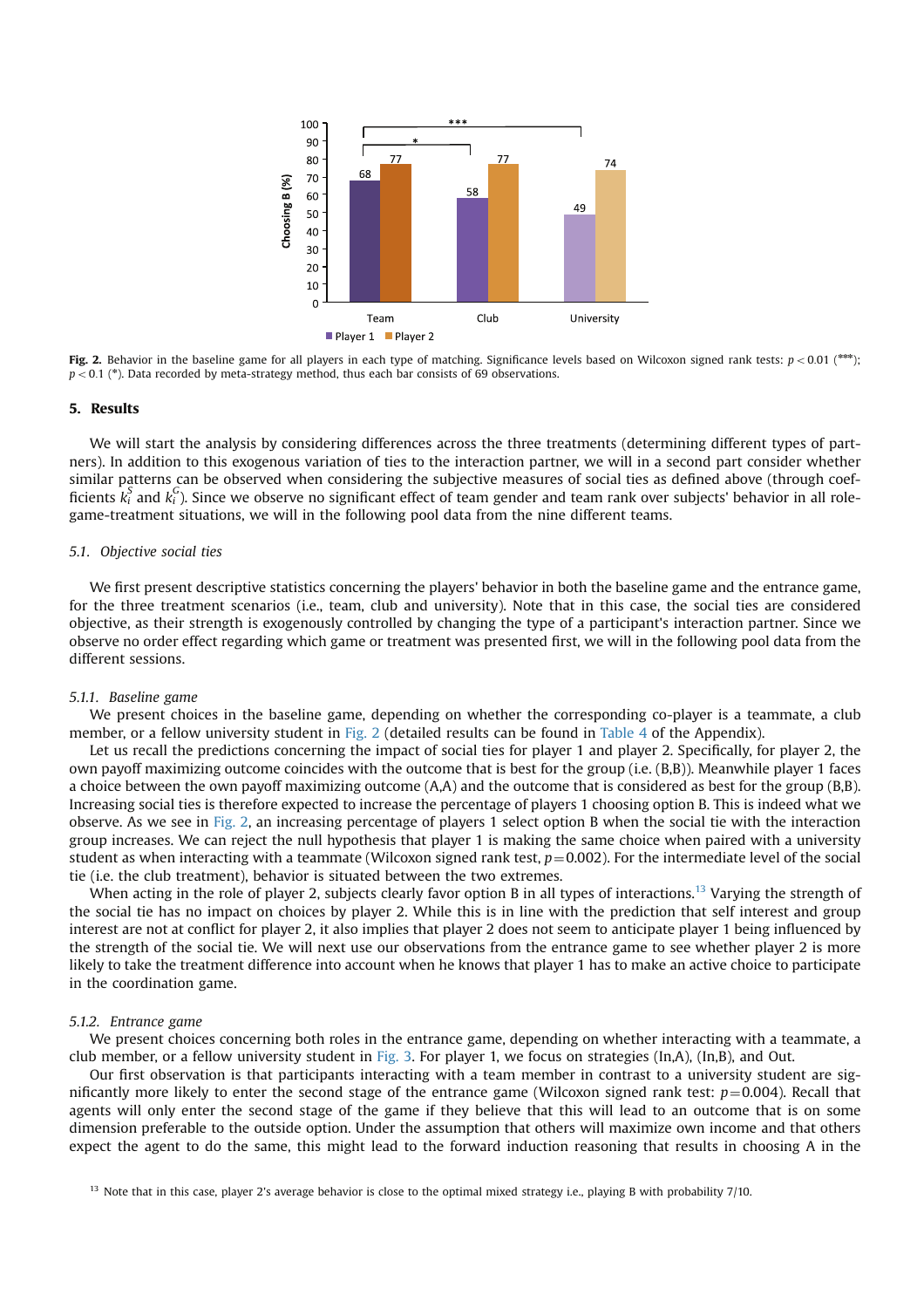

Fig. 3. Behavior in the entrance game. Significance levels based on Wilcoxon signed rank tests:  $p < 0.01$  (\*\*\*);  $p < 0.05$  (\*\*). Data recorded by meta-strategy method, thus 69 observations per treatment and player role.

subgame. If however agents focus on some collective goals and expect others to do the same, entering the subgame will be associated with a choice of B. As a result, stronger social ties with a team might lead to either effect: a stronger belief in individual rationality of partners that are more identifiable (teammates) or a stronger belief in collective rationality by team members.

 $Fig. 3(a)$  for player 1 allows us to reject the hypothesis that social ties promote forward induction focused on individual rationality. Indeed, the proportion of subjects selecting strategy (In,A) is similar in all treatments. On the other hand, Fig. 3 (a) shows that subjects are significantly more likely to choose (In,B) when interacting at the team level than at the university level (39% vs 20%, Wilcoxon signed rank test:  $p=0.003$ ). This shows a significant fraction of participants that switch from selecting Out when interacting with a fellow university student, to selecting (In,B) when interacting with an individual from their team.

We further observe no significant difference between player 1's behavior in the second stage of the entrance game (i.e., after choosing In) and choices in the baseline game from Section 5.1.1. Among the subjects who played In in the first stage, we observe that option B is selected by: 63% (team), 56% (club) and 48% (university) of participants. As this behavior is very similar to that in the baseline game from Fig. 2 (Wilcoxon signed rank tests:  $p=0.405$  in team treatment,  $p=0.527$  in club treatment,  $p=0.257$  in university treatment), we conclude that the outside option of the entrance game has only a negligible effect on player 1's behavior in the coordination game. In other words, right after playing In, player 1 tends to consider the subgame as a new independent game. We will get back to this observation in Section 5.3 when discussing the joint meta-strategy behind the veil of ignorance about whether the agent will act as player 1 or 2.

We now turn to the question of whether choices in the role of player 2 are also unaffected by the outside option. Matched with fellow university students, we observe that choices as player 2 are indeed influenced by the outside option as forward induction would assume. Specifically 64% of players 2 choose B in the entrance game, while 74% choose this option in the baseline game from Section 5.1.1 (Wilcoxon signed rank test:  $p=0.07$ ). We further observe from Fig. 3(b) that, when playing with a team member, player 2 chooses B significantly more often than when interacting with a university student (Wilcoxon signed rank test:  $p=0.049$ ). These results therefore confirm the hypothesis that social ties help people to coordinate on the most group beneficial outcome  $((B,B)$  in the baseline game,  $(In,B,B)$  in the entrance game).

## 5.2. Subjective social ties

We will now extend our analysis to include the subjective measures of social ties as defined in Section 3.3. As discussed previously, each participant in our experiment was asked to provide subjective information about whether he believed his teammates to like him, and how much he considered his teammates to be friends with each other. Using these answers, we calculate two subjective measures of social ties for each individual i:  $k_i^S$  and  $k_i^G$ .

To analyze the relation between these measures and behavior in our games, we categorize participants as ranking either above (high rank:  $H^S$  and  $H^G$ ) or below (low rank:  $L^S$  and  $L^G$ ) the average answers in their own team (i.e.,  $K^S$  and  $K^G$  respectively). By doing so, we avoid the possible confound that some teams might be more closely tied than others, since we focus on the relative part of the measure. $^{14}$ 

Table 1 summarizes the classification with respect to the group average concerning (a) self connectedness ( $K^S$ ) and (b) group connectedness ( $K^G$ ). The two measures show no statistically significant correlation (Pearson's chi-squared test:  $\chi^2$ =1.464, p=0.226). We therefore consider these two types of measures separately throughout the following analysis.

<sup>&</sup>lt;sup>14</sup> We find that high-rank teams score higher on average on the self-connectedness scale than low-rank teams.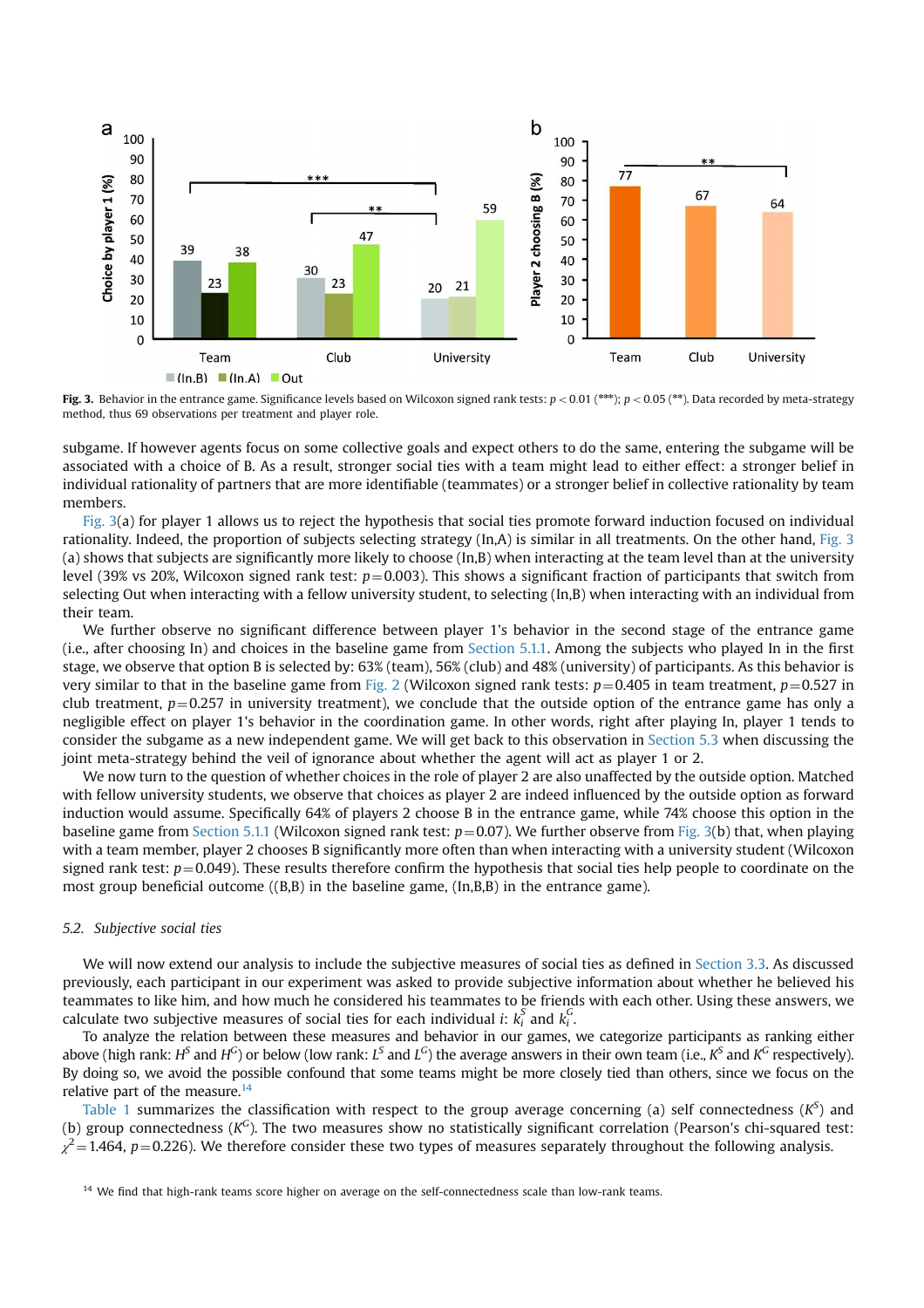Table 1 Classifications based on subjective reports relative to (a) average self connectedness ( $K^S$ ), and (b) average group connectedness ( $K^C$ ).





Fig. 4. Player 1's behavior in the baseline game. (a) Team treatment. (b) University treatment. Significance levels based on Mann–Whitney tests:  $p < 0.05$ (\*\*). Data recorded by meta-strategy method, thus 69 observations per treatment.



Fig. 5. Player 1's behavior in the entrance game. (a) Team treatment. (b) University treatment. Significance levels based on Mann–Whitney tests:  $p < 0.05$ (\*\*);  $p < 0.01$  (\*\*\*). Data recorded by meta-strategy method, thus 69 observations per treatment.

The goal of the next sections is to identify subjective measures that allow us to replicate the previous observed results for the objective variation of social connectedness. While the previous section focused on a comparison between participants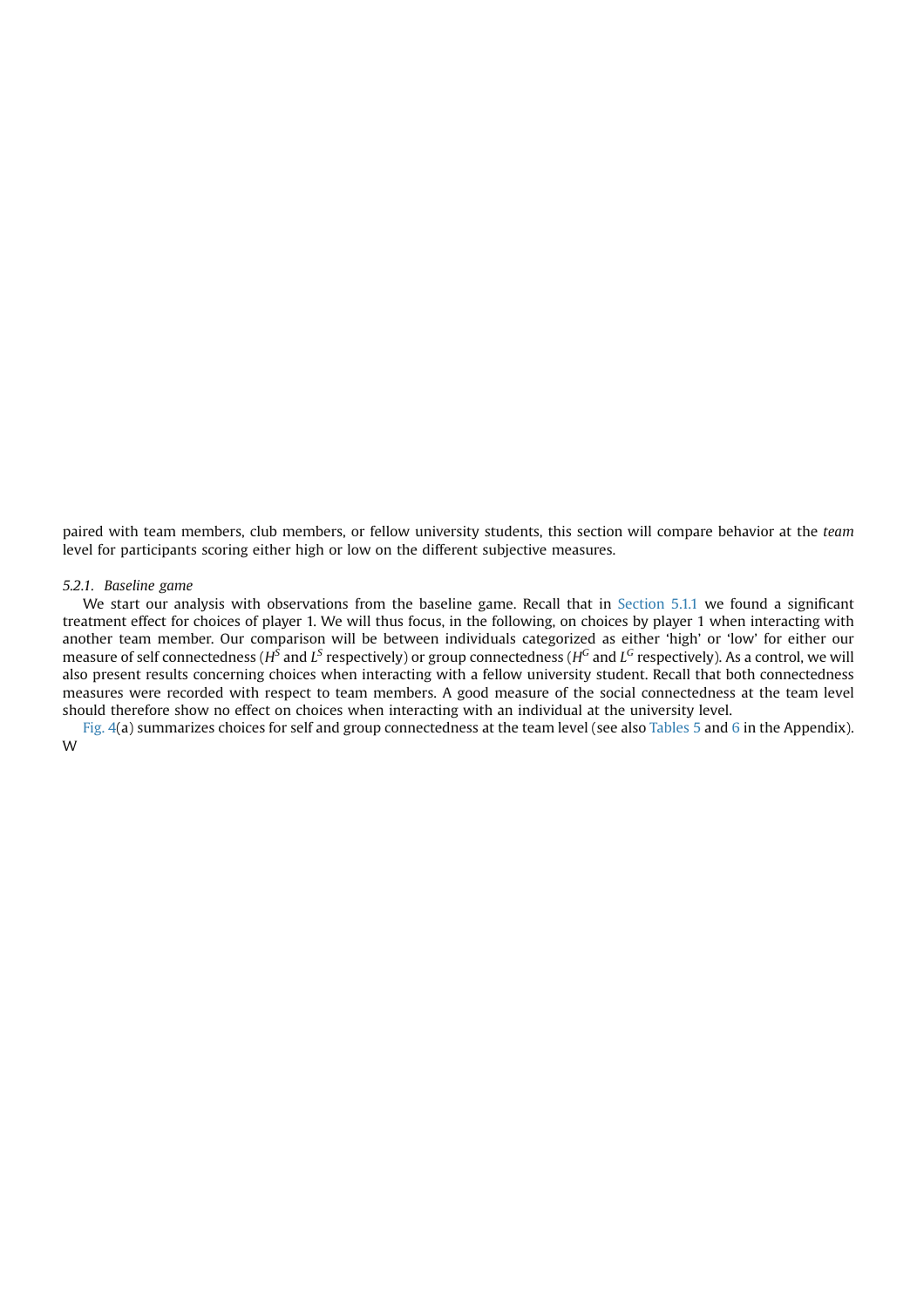Table 2 Meta-strategies in the original position of the baseline game across treatments (69 observations per treatment).

| <b>Strategies</b>                        | Treatment (%) |      |            |  |  |  |
|------------------------------------------|---------------|------|------------|--|--|--|
|                                          | team          | club | university |  |  |  |
|                                          | 13            | 13   | 12         |  |  |  |
|                                          | 19            | 29   | 39         |  |  |  |
|                                          | 10            | 10   | 14         |  |  |  |
| $(A,A)$<br>$(A,B)$<br>$(B,A)$<br>$(B,B)$ | 58            | 48   | 35         |  |  |  |

is liked by many other players is not sufficient to conclude that these other players would in an anonymous interaction take a risky choice (B vs A) with any person from the team. Meanwhile, we observe that the group connectedness measure is significantly correlated with player 2's choice (proportion of selecting B:  $90\%$  vs 67%; Mann–Whitney test:  $p=0.024$ ). Thus players that believe in a high interconnectedness in their team are more likely to believe that player 1 enters the game so as to play the group beneficial outcome.

As before, we can also compare these results to behavior when interacting with a fellow university student. We observe from Figs. 5(b) and 6(b) that there exists no significant correlation between the connectedness measures and choices at the university level. This clearly indicates that subjective beliefs concerning self and group connectedness are related to behavior (as player 1 and player 2) only when interacting with a team member. It thus seems that subjective beliefs about self and group connectedness are rather correlated with an ability to identify the focal nature of the (B,B) outcome and not with other-regarding traits (see hypotheses at the end of Section 5.2.1).

Results in Figs. 5 and 6 further show that subjects who perceive low social connectedness within their team behave similarly with a teammate and a random university student in the entrance game. This observation clearly indicates that increased coordination on the group beneficial outcome in the team treatment is not driven by some notion of group identity, but instead results from the subjective perception of social closeness (and in particular group connectedness). In other words, sharing the same social features that characterize the players' social identities (informational dimension of social ties) is alone insufficient to induce effective coordination in this context. Sharing some positive experience is also required.

# 5.3. Behind the veil of ignorance

Recall that in our experiment, strategies were elicited by meta-strategy method for the case of being selected as either player 1 or player 2. This allows us to add to the previous discussion, an analysis of behavior in the 'original position' of the meta-game before actual roles were assigned (Rawls, 1971).

To analyze behavior in the meta-game, we need to consider equilibria for the higher order symmetric game. We will denote strategies for this game as  $(x_1, x_2)$ , where  $x_1$  indicates the choice when assigned to the role of player 1 and  $x_2$  the choice for the role of player 2.

In the baseline game, four distinct strategies exist: (A,A), (B,B), (A,B) and (B,A). The payoff matrix concerning expected earnings from the transformed baseline game can be found in Table 13 of the Appendix. We can easily see that there exist three different Nash equilibria in pure strategies: (1) both players selecting (A,A); (2) both players selecting (B,B); and (3) one player selecting (A,B) while the other chooses (B,A). Note that the third solution is not consistent with making a decision in Rawls' original position, since the latter implies to select the same strategy that one expects others to select. Furthermore, of all the above strategies, only (A,A) and (B,B) are evolutionary stable.

Observed behavior of meta-strategies for the baseline game is shown in Table 2. When interacting with another university student, 39% of participants select strategy (A,B) in this game. Note that this is coherent with participants expecting their interaction partner to act differently (e.g., to choose (B,A)). In other words, participants seem to strongly identify with each player role (i.e., they do not use Rawls' original position to make their decision): when they act as player 1, they do not consider what they would do as player 2, and vice versa.

However we observe a change in behavior when we consider the team treatment. A Wilcoxon signed rank test indeed indicates that (B,B) is selected significantly more often in the team treatment (57%) than in the university treatment (34%,  $p < 0.001$ ). Considering the independence of strategies played in the role of player 1 and player 2 further emphasizes this result. We observe no correlation in the case of the university treatment (Pearson's chi-squared test,  $\chi^2$ =0.384, p=0.535) but a significant correlation in the team treatment (Pearson's chi-squared test,  $\chi^2$ =5.694, p=0.017). For further details, see Table 15 in the Appendix. In other words, these results suggest that increasing social ties leads people to take Rawls' original position into account.

Similar results can be obtained for the entrance game. In this case, six distinct strategies need to be considered (see Table 14 in the Appendix for the payoff matrix).<sup>15</sup> The transformed entrance game has three pure-strategy Nash equilibria: (1) both players selecting  $((In,A),A);$  (2) both players selecting  $(Out,B);$  (3) one player selecting  $((In,A),B)$  while the other

<sup>&</sup>lt;sup>15</sup> For simplicity, we omit counterfactual strategies (i.e., ((Out,A),  $\cdot$ ) and ((Out,B),  $\cdot$ )) that are irrelevant to this analysis.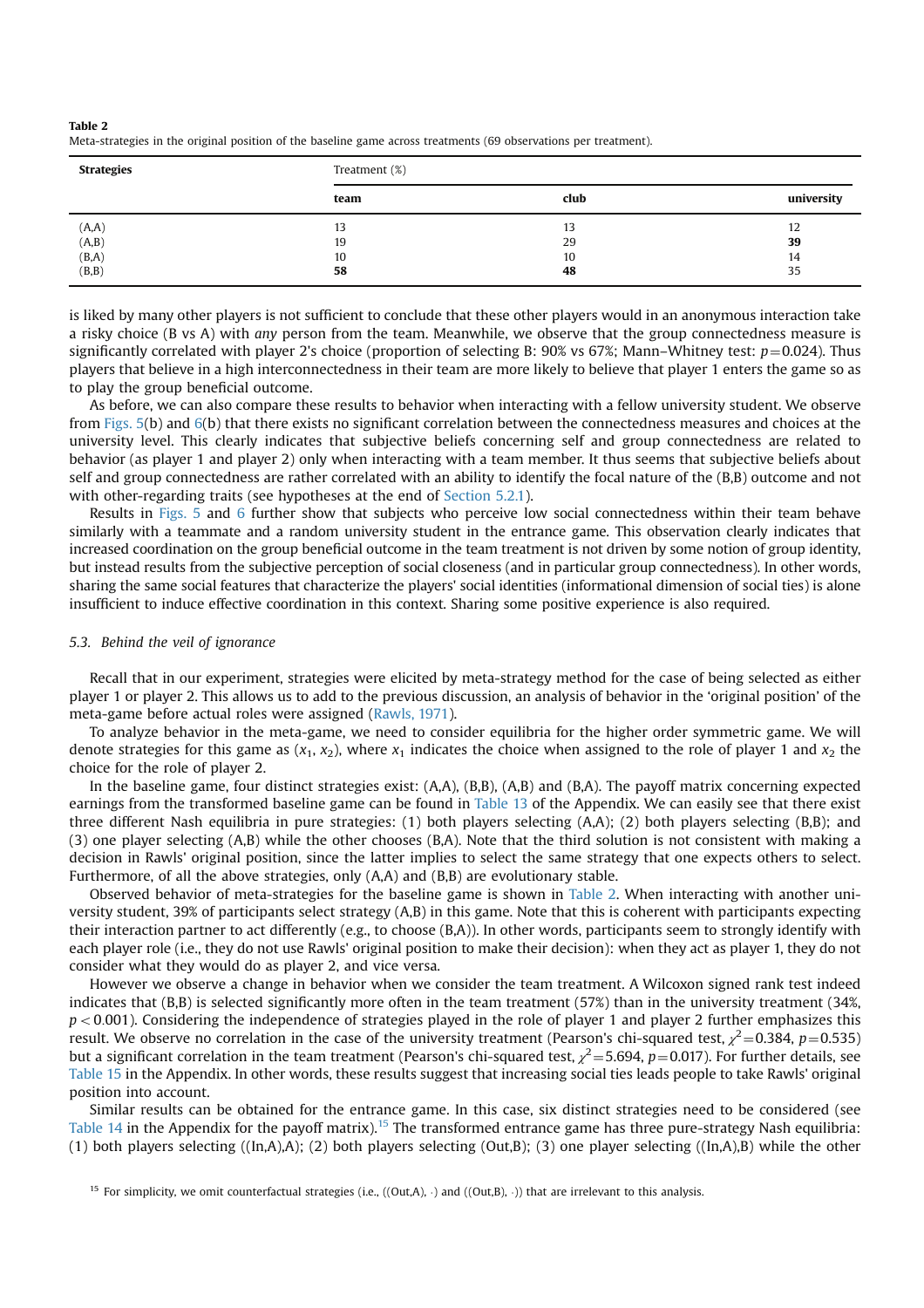| Table 3                                                                                            |
|----------------------------------------------------------------------------------------------------|
| Meta-strategies in the original position of the entrance game across treatments (69 observations). |

| <b>Strategies</b> | Treatment (%) |      |            |  |  |  |
|-------------------|---------------|------|------------|--|--|--|
|                   | team          | club | university |  |  |  |
| ((In, A), A)      | 12            |      | 10         |  |  |  |
| ((In, A), B)      | 12            | 16   | 12         |  |  |  |
| ((In,B),A)        | 4             | 9    |            |  |  |  |
| ((In,B),B)        | 35            | 22   | 13         |  |  |  |
| (Out,A)           |               | 17   | 19         |  |  |  |
| (Out,B)           | 30            | 29   | 39         |  |  |  |

chooses (Out,A). As in the baseline game, the latter solution is not consistent with making a decision in Rawls' original position. In this case, of the six strategies available, only ((In,A),A) is evolutionary stable.

Similarly to the baseline game, we observe that, in the entrance game, social ties still lead people to act as if they were in the original position (see Table 3). A Wilcoxon signed rank test again reveals that ((In,B),B) is selected significantly more often in the team treatment (35%) than in the university treatment (13%,  $p < 0.001$ ). More precisely, in the case of the university treatment, we observe no correlation between players' choices in both roles (Pearson's chi-squared test,  $\chi^2$ =0.950, p=0.622). However in the team treatment, a significant correlation is observed (Pearson's chi-squared test,  $\chi^2$ =8.897, p=0.012). For further details, see Table 16 in the Appendix. Specifically note that in the team treatment, the fairest outcome ((In,B),B) becomes the modal choice.

Finally we consider the implications of these results with respect to our subjective measures of connectedness in the particular case of interactions between teammates. In the context of the baseline game, being closely tied with other team members according to the group connectedness measure makes participants select (B,B) significantly more often (73% in group H<sup>G</sup>; 46% in group L<sup>G</sup>; Mann–Whitney test: p=0.024). On the other hand, this effect does not replicate through the alternative self connectedness measure (63% in group  $H^S$ ; 52% in group  $L^S$ ; Mann–Whitney test:  $p=$ 0.337). Furthermore, looking at behavior in the entrance game reveals similar results: being closely tied with other team members according to the group connectedness measure makes participants select ((In,B),B) significantly more often (57% in group  $H^G$ ; 18% in group L<sup>G</sup>; Mann–Whitney test: p < 0.001). Unlike in the baseline game, using the self connectedness measure replicates this effect (47% in group H<sup>s</sup>; 19% in group L<sup>s</sup>; Mann–Whitney test: p=0.016). These results, which are illustrated in greater details through Figs. 9 and 10 in the Appendix, indicate that both self and group connectedness lead to a behavior more in tune with choices that should be taken in Rawls' original position.

#### 6. Discussion

The experimental study presented in this paper provides evidence that an increase of (objective) social ties through exogenously assigned groups involving real social interactions can help individuals solve asymmetric coordination problems with a unique clearly identifiable best outcome for the group.<sup>16</sup> This evidence is stronger for group members perceiving higher (subjective) social ties among them.

In this section, we will discuss whether and in which measure relevant theories in the literature can explain the effect of social ties observed in our study.

Theories of social preferences cannot fully explain the effect of social ties that we observe. For example an increase in inequity aversion (Bolton and Ockenfels, 2000; Fehr and Schmidt, 1999) would predict the choice of Out for player 1 in the entrance game. Our results show the opposite tendency. Alternatively, assuming that social ties correlate with stronger reciprocal fairness (Charness and Rabin, 2002) would predict high degrees of miscoordination in the baseline game.<sup>17</sup> Again we observe the opposite result. Intuitively, such theories of social preferences are not best candidates to reasonably explain coordination in the above games, because they all rely on the assumption that people make decisions with the individual intention to promote fairness (e.g., acting as a benefactor). This kind of benefactor behavior (Bacharach, 1999) is indeed not sufficient because it still requires each player to think about each other's possible actions in order to coordinate (in the baseline game, one may think that B is the fairest option if the other chooses B, and that A is the fairest option if the other chooses A). For more details, see Attanasi et al. (2014).

Coordination on the (B,B) outcome in the baseline game, and on the ((In,B),B) outcome in the entrance game can however be explained by theories of team reasoning (Bacharach, 1999; Sugden, 2000, 2003). When an individual engages in

<sup>&</sup>lt;sup>16</sup> It is worth noting that our results cannot be generalized to other interactive situations that do not satisfy this constraint. For example, it is not difficult to define an asymmetric coordination game where a particular outcome maximizes the total payoff of the pair whereas another maximizes equality in payoffs. In this case, what is the most group beneficial outcome is not clear anymore, and therefore, social ties may not be sufficient to increase coordination in this context. We however postpone further investigation of such scenarios to future work.

<sup>&</sup>lt;sup>17</sup> According to the model in Charness and Rabin (2002), both outcomes (A,A) and (B,B) are always Nash equilibria of the baseline game, no matter how strongly motivated players are to maximize the welfare of the group.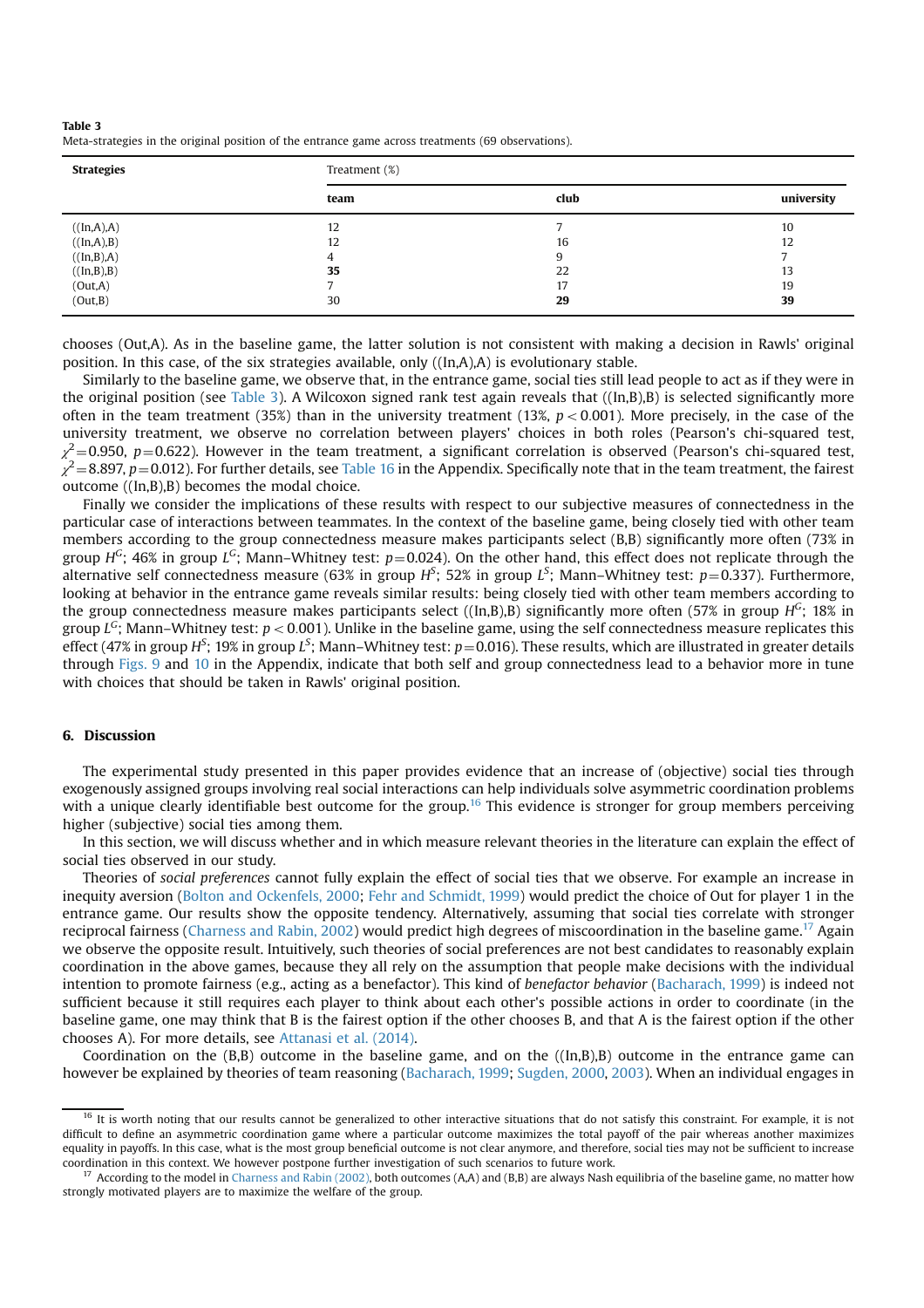team reasoning, he identifies himself as a member of a group and conceives that group as a unit of agency acting in pursuit of some collective objective (Sugden, 2000). In other words, such an individual will act for the interest of his group by identifying and implementing a strategy profile that maximizes the collective payoff of the group. This type of thinking is clearly distinct from that assumed in the theories of social preferences previously discussed. Under Bacharach's concept of unreliable team interaction (Bacharach, 1999), which relies on such team reasoning, a given player identifies with a team with a certain probability p and chooses the action which maximizes the team benefit. With probability  $1-p$  the player is selfinterested and maximizes his own benefit. In the context of our experiment, given a sufficiently high probability of team reasoning, the players should coordinate on the (B,B) outcome in the baseline game, and on the ((In,B),B) outcome in the entrance game. Following this theory, our results imply that players in the team treatment are more likely to use team reasoning than in the university treatment (especially when they believe in strong group connectedness within their team). However, note that the theory only considers binary types of reasoning: either one follows team reasoning, or not. Yet, given the multiple levels of self evoked by social identity theory, we might consider a more gradual notion of group identification. As a result, existing theories of team reasoning fail to fully capture the possibility of different levels of social connectedness (see Attanasi et al., 2014 for more details regarding team reasoning and its main limitation in the context of social ties).

Another theory, which can explain the observed behavior in our experiment, is the theory of empathetic preferences (see Binmore, 1994, 1998, 2005). Binmore argues that an individual may be equipped with some empathetic preferences, which consist in combining his actual own preferences with his preferences when imagining himself to be in the other person's position. For example, in the context of the baseline game, an empathizing player 1 would compare his own preferences while being himself (i.e., player 1) with his preferences while being player  $2^{18}$  If making a decision based on such an interpersonal comparison of preferences, player 1 is said to empathize with player 2. The idea is thus linked to Rawls' concept of original position (see Section 5.3). According to the analysis of the meta-strategies discussed in Section 5.3, we can thus say that players empathize more with each other in the presence of social ties. However, also Binmore's theory cannot fully capture the concept of gradual social ties as it does not quantify the degree of empathizing behavior, that is, how choices are altered for intermediate levels of empathy.

As an alternative, the model of homo moralis (Alger and Weibull, 2013, p. 2276) can also be used to interpret our results. Homo moralis faces a trade-off between maximizing his own material payoff, and doing 'the right thing,' that is, "choose a strategy that, if used by all individuals, would lead to the highest possible payoff." Given our experimental findings, the degree of morality seems to be stronger in the presence of stronger social ties. It should however be noted that this model assumes a symmetric game structure and thus strictly has to be related to the findings discussed in Section 5.3 (i.e., assuming participants make their decision behind the veil of ignorance).

Finally, in contrast with the above theories that can be described as some kind of hard-wired psychological mechanisms, the concept of social norms (Bicchieri, 2006) can also be considered to justify the effects of social ties observed in our experiment. Indeed, such a normative approach follows the idea that a person's utility can be directly influenced by the conformity of his own choices with internalized rules that have been socially defined (i.e., deviating from such norms is costly to the individual). In particular, equilibria of coordination games can be seen as 'norms' insofar as they are unintended collective outcomes of individual choices (Bicchieri, 2006, p. 51).

It has recently been argued that prosocial behavior could be driven by the desire to adhere to social norms (e.g., Krupka and Weber, 2013): sociality is driven not by preferences over payoffs of others, but rather by preferences for following wellestablished social rules. These norms specify the most socially appropriate action for an agent in a given strategic setting. Hence, different norms can be active in different contexts, and, within the same context, different subjects can be sensitive to different norms. Following this approach, Kimbrough and Vostroknutov (2016) have elicited individual norm-sensitivity and shown how it relates to play in different social dilemma games. Furthermore, Goette et al. (2012) have shown that membership to real groups as well as minimal groups can lead to different behaviors in terms of norm enforcement: ingroup norm violators are more leniently punished than out-group defectors.

Therefore, discussing which norm appears to be active in our experimental game is worth doing. In the context of our experiment, members of a particular volleyball team may learn, throughout repeated training sessions, to enforce the norm of 'maximizing team benefit' (after all, team performance, not individual performance, is what matters most in such team sports). This rule may then be enforced by subjects when asked to play the above coordination games with one of their teammates. This kind of normative interpretation is plausible to justify increased coordination in the team treatment of our experiment. However, how it can account for the increased coordination between players with intermediate levels of ties is less obvious (Fig. 3(a) illustrates that, in the entrance game, players 1 select (In,B) more often in the club treatment than in the university treatment). As for the previously discussed theories, the main challenge of such normative approach is to fully capture the gradual nature of social ties (e.g., can different levels of ties trigger different social norms?). We postpone such a relevant analysis to future work.

<sup>&</sup>lt;sup>18</sup> Binmore points out that, when projecting himself to be in player 2's position, player 1 must not consider his own preferences as player 1, he must instead imagine himself while having player 2's preferences: since player 2 prefers outcome (B,B) to outcome (A,A), player 1 should share this preference when putting himself in player 2's position, even though he prefers (A,A) to (B,B) as player 1.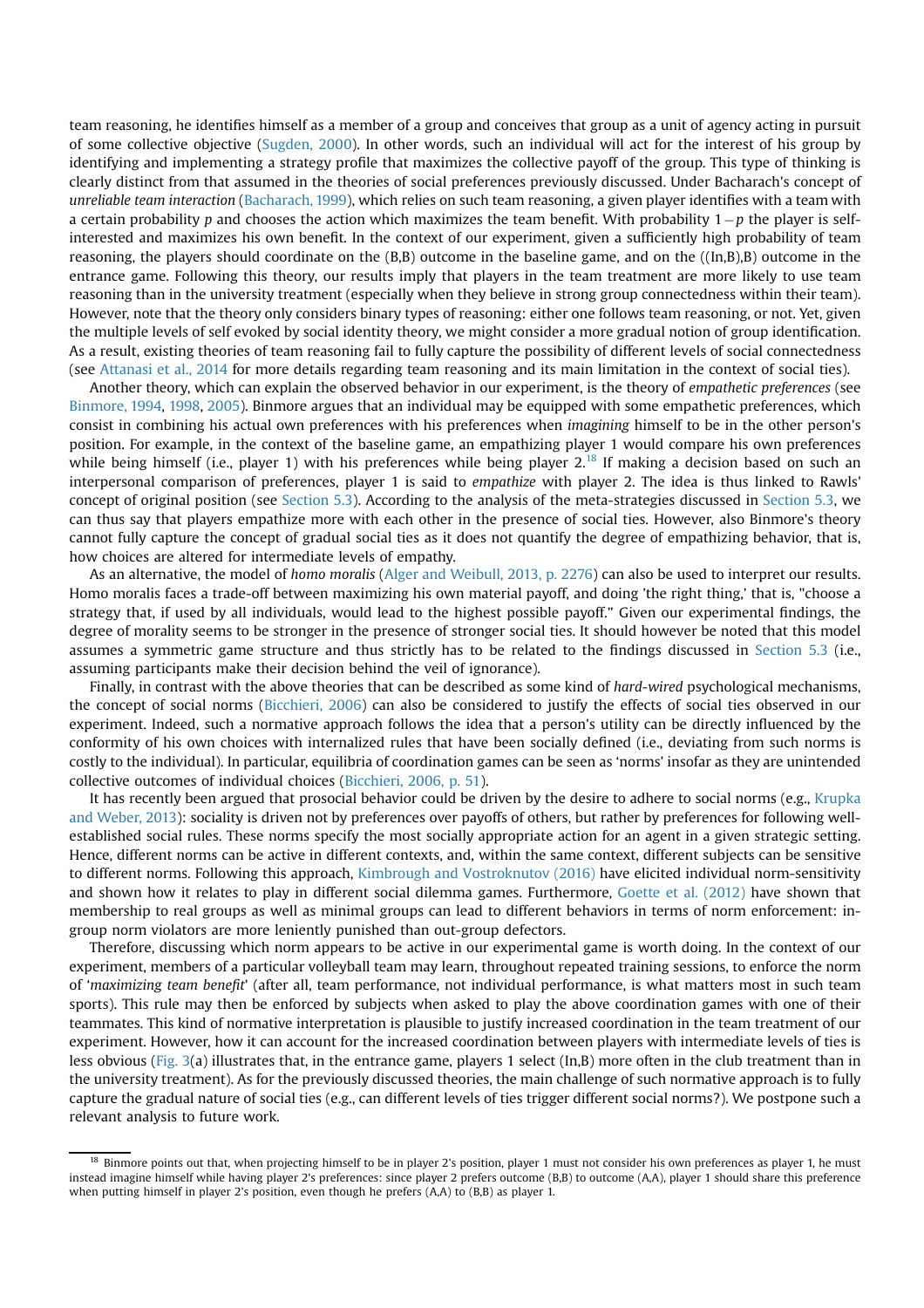Please indicate how you think the person displayed in the photo below feels about you [Select only one answer]:



Fig. 7. Measuring an individual's self connectedness with another team member.



Fig. 8. Measuring individual C's belief of the group connectedness.

# Acknowledgments

We thank seminar participants at Norms, Actions and Games (London), the Thurgau Experimental Economics Meeting, the ESA meeting in New York for comments, and the Institute for Advanced Studies Toulouse (IAST) for support. Funding through the ANR 2010 JCJC 1803 01 TIES is gratefully acknowledged.

# Appendix A. Measurement of subjective connectedness

Figs. 7 and 8 illustrate the kind of questions that were used in our experiment. Note that the individuals' faces have been voluntarily blurred to ensure anonymity.

# Appendix B. Experimental instructions

# B.1. Preliminary instructions

We are going to present two games that you will have to play with some unknown participants. One of these games will then be drawn in order to determine your actual earnings.

Each game considers two players. You will be asked to take a decision as player 1 and as player 2. At the end of the experiment, we will randomly assign one of these two roles to you.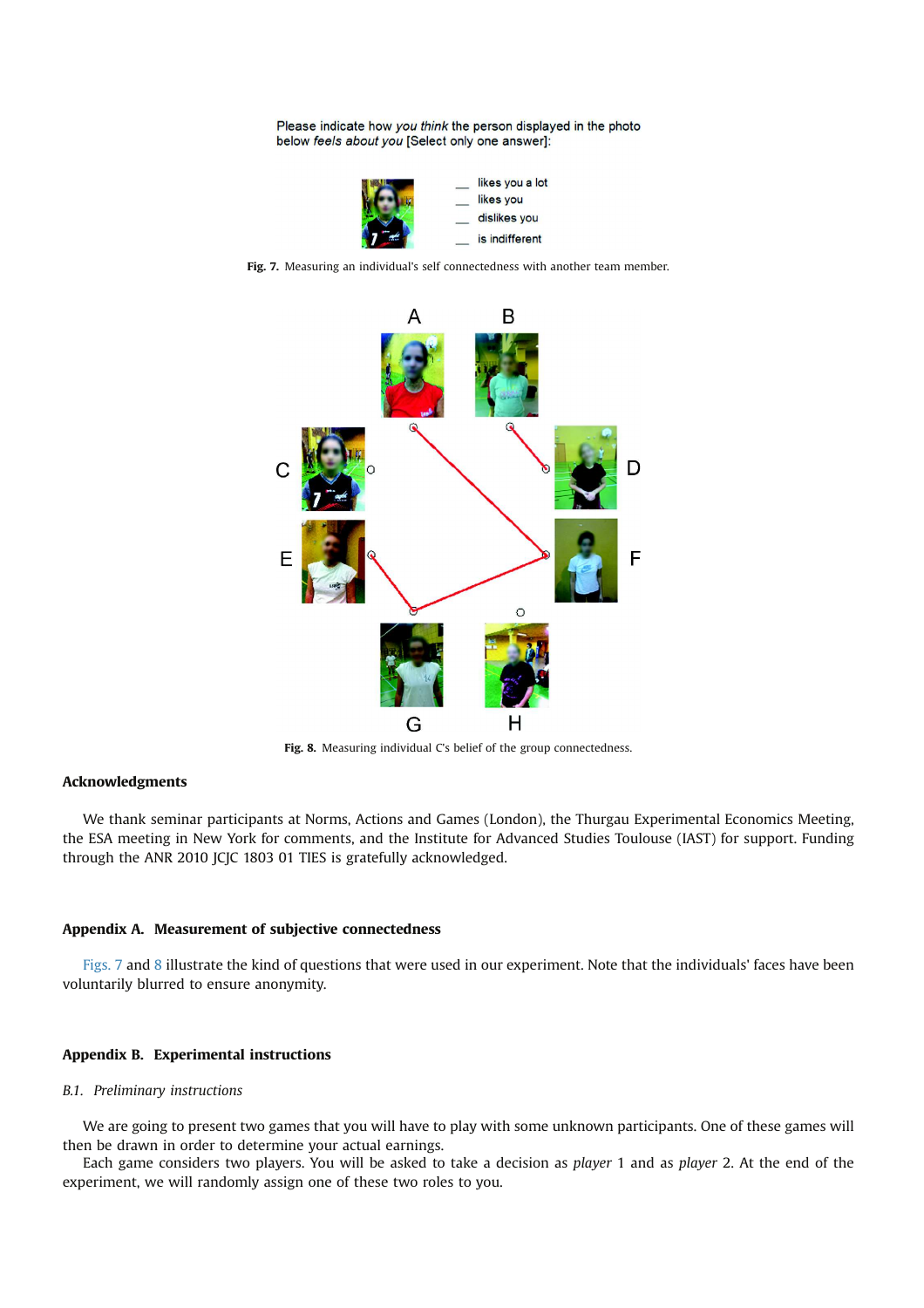Your actual earning will then depend on your decision in the role that will be assigned to you as well as your partner's decision in the selected game. Therefore, each of your decisions is important. So please take every question seriously by carefully answering them.

Moreover your participation to this experiment relies on the fact that you answered every single question.

If anything is unclear or if you have any question, please do not hesitate to raise your hand so that we can bring you the clarification that you need.

# B.2. Instructions of the baseline game

During this experiment, you will interact with some randomly selected player in a game that is defined as follows. In the first stage, some initial amount are given to both you and your opponent:

- 20 euros for player 1
- 10 euros for player 2

No decision needs to be taken by any player during this stage. In the second stage, every player will then have to choose simultaneously between two distinct moves **A** and **B**. In the second stage:

- If every player chooses to play A, 5 euros will be withdrawn from *player* 2's initial amount and 15 euros will be added to player 1's initial amount. Thus player 1 will get 35 euros while player 2 will get 5 euros.
- If every player chooses to play **B**, 5 euros will be withdrawn from *player* 1's initial amount and 25 euros will be added to player 2's initial amount. Thus player 1 will get 15 euros while player 2 will get 35 euros.
- ( If the players' choices are different from each other, then both players' amount will be reset to zero (each will thus get 0 euro).

The following table summarizes the various choices and payoffs from the second stage:



This simultaneous decision ends both the second stage and the game. All along the game, both players will remain anonymous to one another. You will receive the corresponding amount if this game is eventually being selected. These instructions concern the three situations described below.

B.3. Questions for the baseline game

- In the context of the previous game, you will play with  $X^{19}$  (select one answer per question).
- Please indicate your choice if you are acting as **player 1**:
- In the second stage, you play:



• Please indicate your choice if you are acting as player 2: In the second stage, you play:



Note that the three previous pair of questions (with, as opponent: a university student, a club member, or a teammate) are independent from one another. Please make sure to answer each of them.

 $19$  Depending on the matching process, **X** may stand for "a university student", "a club member", or "a teammate". Each subject answered the following two questions (as player 1 and as player 2) for all three values of  $X$  (See Section 4 for details about the matching process).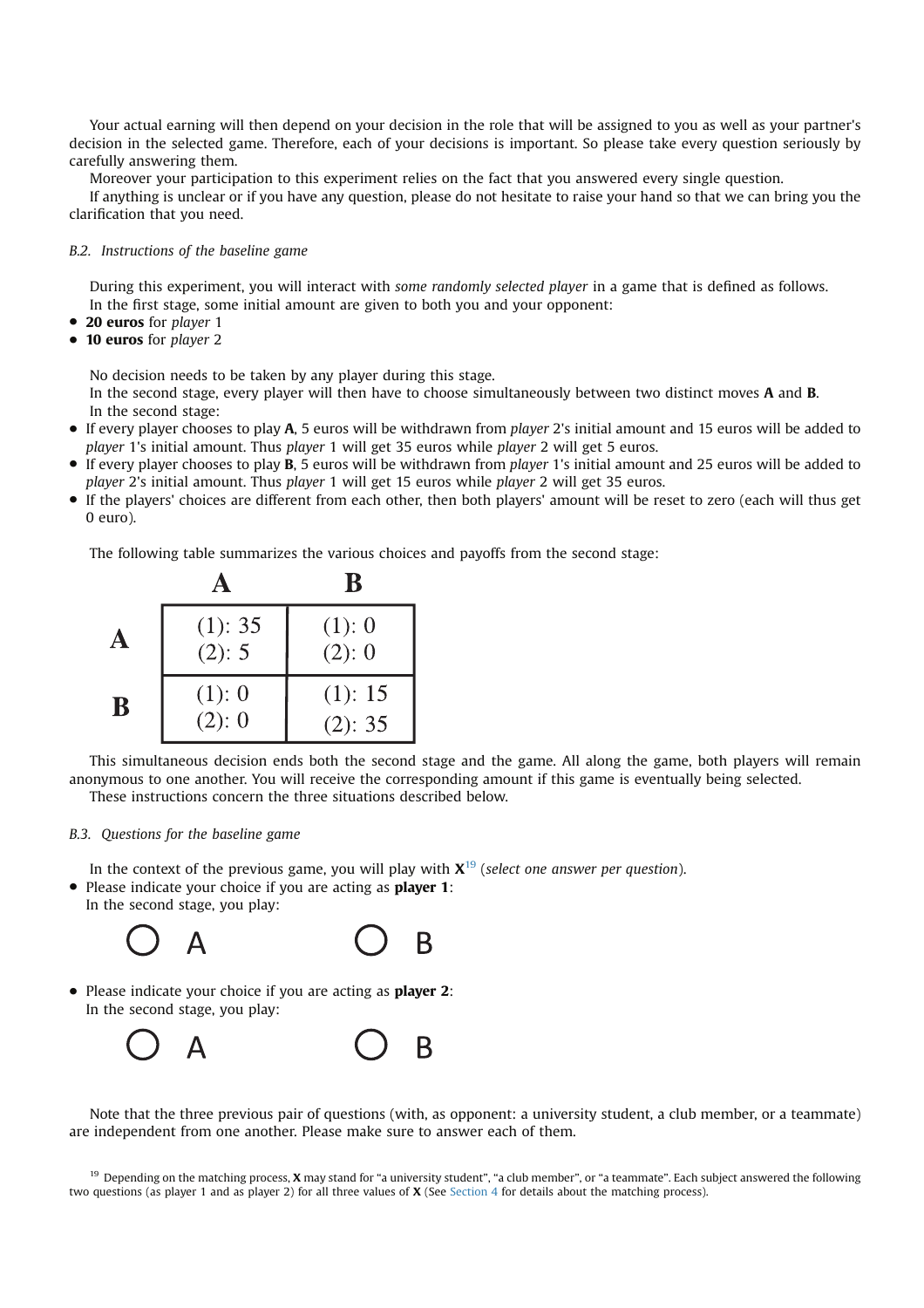# B.4. Instructions of the entrance game

During this experiment, you will interact with some randomly selected player in a game that is defined as follows. In the first stage, some initial amount are given to both you and your opponent:

- 20 euros for player 1
- 10 euros for player 2

Then, the two following options become available to player 1:

- The 'Out' option implies that every player keeps their initial amount and the game ends.
- The alternative option ('In') implies entering a second stage where each player will have to take another decision. In the latter case, both players will then have to choose simultaneously between two distinct moves A and B.

In the second stage:

- If every player chooses to play A, 5 euros will be withdrawn from *player* 2's initial amount and 15 euros will be added to player 1's initial amount. Thus player 1 will get 35 euros while player 2 will get 5 euros.
- If every player chooses to play **B**, 5 euros will be withdrawn from *player* 1's initial amount and 25 euros will be added to player 2's initial amount. Thus player 1 will get 15 euros while player 2 will get 35 euros.
- ( If the players' choices are different from each other, then both players' amount will be reset to zero (each will thus get 0 euro).

The following table summarizes the various choices and payoffs from the second stage:

|   |                   | B                  |
|---|-------------------|--------------------|
|   | (1): 35<br>(2): 5 | (1): 0<br>(2): 0   |
| B | (1): 0<br>(2): 0  | (1): 15<br>(2): 35 |

This simultaneous decision ends both the second stage and the game. All along the game, both players will remain anonymous to one another. You will receive the corresponding amount if this game is eventually being selected. These instructions concern the three situations described below.

# B.5. Questions for the entrance game

In

In the context of the previous game, you will play with  $X^{20}$  (select one answer per question).

• Please indicate your choice while you are acting as **player 1**:

In the first stage, you play:





In the second stage (assume that you played 'In' first), you play:



• Please indicate your choice while you are acting as player 2: In the second stage (assume that your opponent played 'In' first), you play:



<sup>&</sup>lt;sup>20</sup> Depending on the matching process, **X** may stand for 'a university student', 'a club member', or 'a teammate'. Each subject answered the following two questions (as player 1 and as player 2) for all three values of  $X$  (See Section 4 for details about the matching process).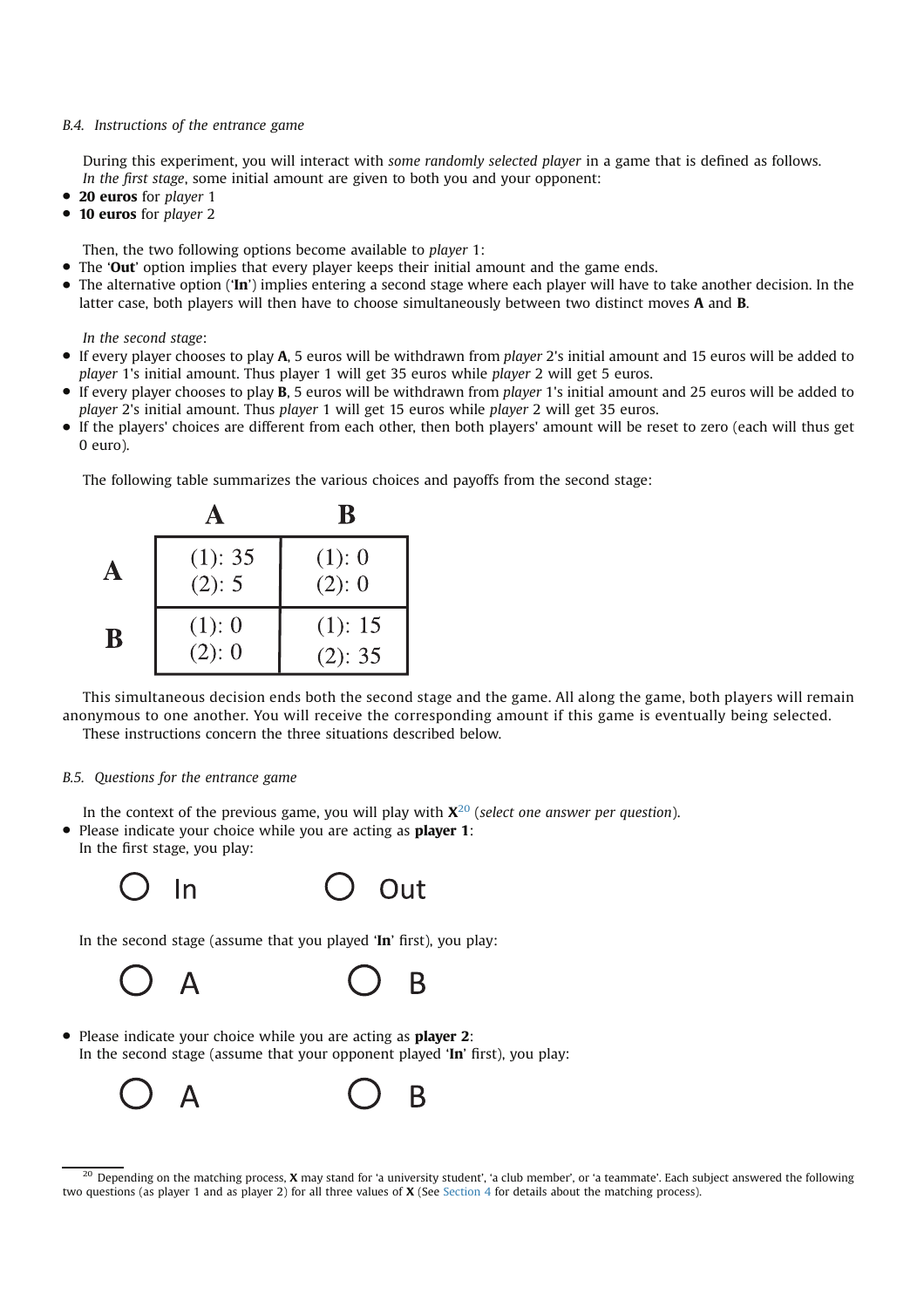Note that the three previous pair of questions (with, as opponent: a university student, a club member, or a teammate) are independent from one another. Please make sure to answer each of them.

# Appendix C. Additional tables

#### Table 4

Choosing B in the baseline game for each player in each type of matching (69 observations).

| <b>Players</b> | <b>Matching types</b> (%) |          |            | <b>Wilcoxon signed rank test</b> ( $p$ values) |               |                    |  |
|----------------|---------------------------|----------|------------|------------------------------------------------|---------------|--------------------|--|
|                | team                      | club     | university | team vs university                             | team vs club  | club vs university |  |
|                | 68<br>77                  | 58<br>77 | 49<br>74   | 0.002<br>n.s.                                  | 0.090<br>n.s. | 0.109<br>n.s.      |  |

# Table 5 Choosing B in the baseline game based on subsets of self connectedness  $H^S$  ( $k_i^S \geq K^S$ ) and  $L^S$  ( $k_i^S < K^S$ ).

| <b>Subsets</b>            | <b>Player</b> | <b>Matching types</b> (%) |       | <b>Wilcoxon signed rank test</b> ( $p$ values) |                    |              |                    |
|---------------------------|---------------|---------------------------|-------|------------------------------------------------|--------------------|--------------|--------------------|
|                           |               | team                      | club  | university                                     | team vs university | team vs club | club vs university |
| $HS$ (38 obs.)            |               | 76                        | 68    | 58                                             | 0.008              | n.s.         | 0.102              |
|                           |               | 79                        | 74    | 74                                             | n.s.               | n.s.         | n.s.               |
| $L^{S}$ (31 obs.)         |               | 58                        | 45    | 39                                             | 0.058              | n.s.         | n.s.               |
|                           |               | 74                        | 80    | 74                                             | n.s.               | n.s.         | n.s.               |
| $H^S$ vs $L^S$ (p values) |               | 0.109                     | 0.053 | 0.115                                          |                    |              |                    |
|                           |               | n.s.                      | n.s.  | n.s.                                           |                    |              |                    |

# Table 6

Choosing B in the baseline game based on subsets of group connectedness  $H^G$  ( $k^G_i \geq K^G$ ) and  $L^G$  ( $k^G_i < K^G$ ).

| <b>Subsets</b>            | <b>Player</b> | <b>Matching types</b> (%) |       | <b>Wilcoxon signed rank test</b> $(p \text{ values})$ |                    |              |                    |
|---------------------------|---------------|---------------------------|-------|-------------------------------------------------------|--------------------|--------------|--------------------|
|                           |               | team                      | club  | university                                            | team vs university | team vs club | club vs university |
| $H^G$ (30 obs.)           |               | 83                        | 73    | 63                                                    | 0.014              | 0.179        | 0.179              |
|                           |               | 83                        | 83    | 73                                                    | 0.179              | n.s.         | 0.083              |
| $L^{G}$ (39 obs.)         |               | 56                        | 46    | 38                                                    | 0.035              | n.s.         | n.s.               |
|                           | ว             | 72                        | 72    | 74                                                    | n.s.               | n.s.         | n.s.               |
| $H^G$ vs $L^G$ (p values) |               | 0.018                     | 0.024 | 0.042                                                 |                    |              |                    |
|                           | ว             | n.s.                      | n.s.  | n.s.                                                  |                    |              |                    |

Throughout this section, all figures include Wilcoxon signed rank test results concerning mean rank differences in behavior across treatments (i.e., team, club, university). Moreover, some tables also include Mann–Whitney test results that allow comparing behavior across the subsets of subjects in Table 1. Note that in all statistical tests, only  $p$  values lower than 0.2 are displayed in the tables.  $p$  values larger than 0.2 are classified as not significant (n.s.).

Table 7 Player 1's behavior in the entrance game (69 observations).

| <b>Choices</b> | <b>Matching types</b> (%) |          |            |                    | <b>Wilcoxon signed rank test</b> $(p \text{ values})$ |                                  |  |  |
|----------------|---------------------------|----------|------------|--------------------|-------------------------------------------------------|----------------------------------|--|--|
|                | team                      | club     | university | team vs university | team vs club                                          | <b>club</b> vs <b>university</b> |  |  |
| (In,A)         | 23                        | 23       | 21         | n.s.               | n.s.                                                  | n.s.                             |  |  |
| (In,B)<br>Out  | 39<br>38                  | 30<br>47 | 20<br>59   | 0.003<br>0.004     | 0.157<br>0.083                                        | 0.035<br>0.059                   |  |  |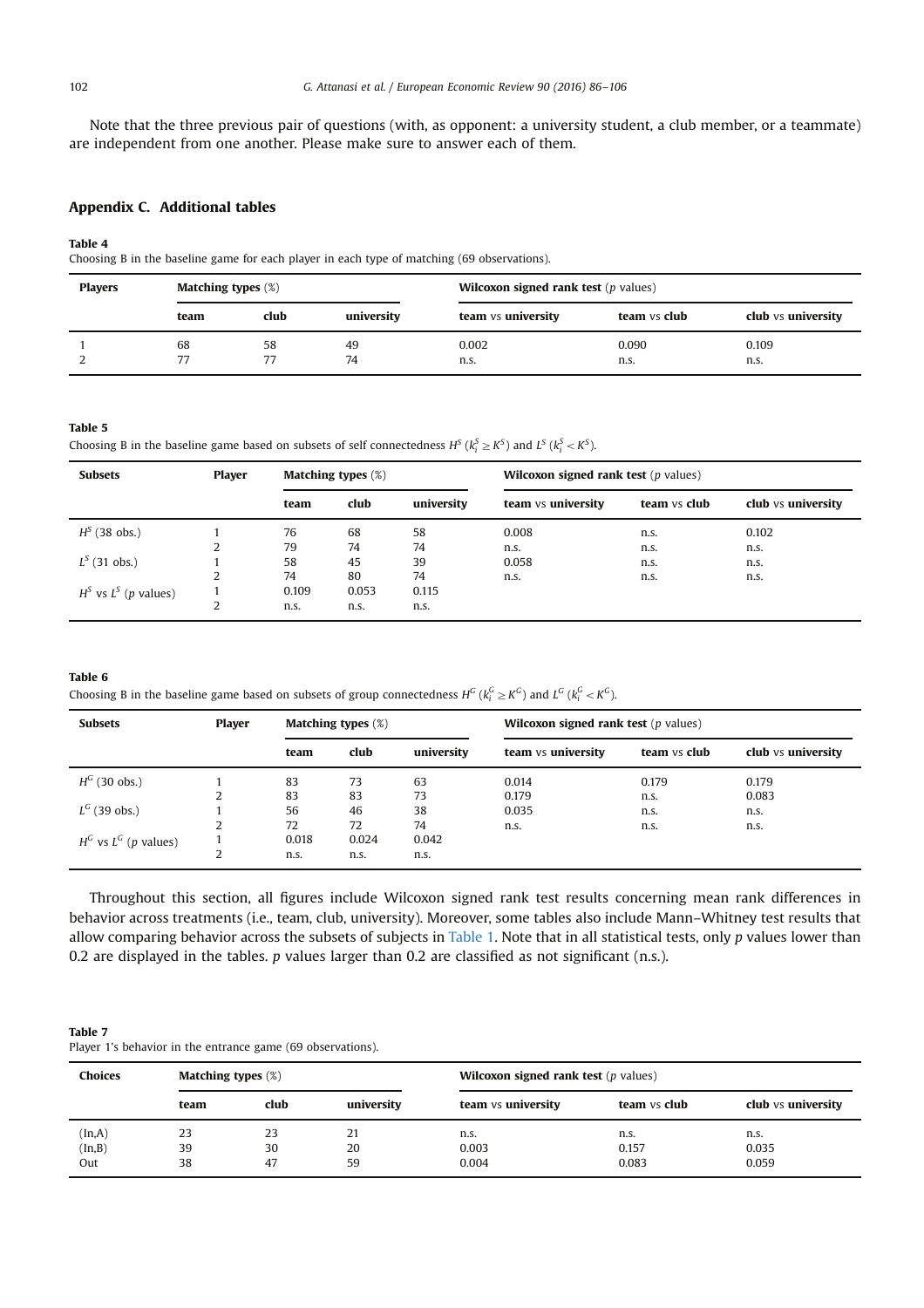#### Table 8 Choosing B for player 2 in the entrance game (69 observations).

| <b>Matching types</b> (%) |                    |    | <b>Wilcoxon signed rank test</b> ( $p$ values) |       |                    |  |
|---------------------------|--------------------|----|------------------------------------------------|-------|--------------------|--|
| team                      | club<br>university |    | team vs university<br>team vs club             |       | club vs university |  |
| 77                        | 67                 | 64 | 0.049                                          | 0.108 | n.s.               |  |

# Table 9

Player 1's behavior in the entrance game based on subsets of self connectedness  $H^S$  ( $k_i^S \geq K^S$ ) and  $L^S$  ( $k_i^S < K^S$ ).

| <b>Subsets</b>            | <b>Choices</b>          | <b>Matching types</b> (%) |                        | <b>Wilcoxon signed rank test</b> ( $p$ values) |                        |                        |                        |
|---------------------------|-------------------------|---------------------------|------------------------|------------------------------------------------|------------------------|------------------------|------------------------|
|                           |                         | team                      | club                   | university                                     | team vs university     | team vs club           | club vs university     |
| $H^S$ (38 obs.)           | (In,A)<br>(In,B)<br>Out | 18<br>50<br>32            | 8<br>39<br>53          | 13<br>24<br>63                                 | n.s.<br>0.007<br>0.001 | 0.102<br>n.s.<br>0.011 | n.s.<br>0.034<br>0.157 |
| $L^{S}$ (31 obs.)         | (In,A)<br>(In,B)<br>Out | 29<br>26<br>45            | 42<br>19<br>39         | 32<br>16<br>52                                 | n.s.<br>0.180<br>n.s.  | n.s.<br>n.s.<br>0.157  | n.s.<br>n.s.<br>n.s.   |
| $H^S$ vs $L^S$ (p values) | (In,A)<br>(In,B)<br>Out | n.s.<br>0.042<br>0.193    | 0.001<br>0.073<br>n.s. | n.s.<br>n.s.<br>n.s.                           |                        |                        |                        |

# Table 10

Choosing B for player 2 in the entrance game based on subsets of self connectedness  $H^S (k_i^S \geq K^S)$  and  $L^S (k_i^S < K^S)$ .

| <b>Subsets</b>            | <b>Matching types</b> (%) |      |            | <b>Wilcoxon signed rank test</b> $(p \text{ values})$ |              |                    |
|---------------------------|---------------------------|------|------------|-------------------------------------------------------|--------------|--------------------|
|                           | team                      | club | university | team vs university                                    | team vs club | club vs university |
| $H^S$ (38 obs.)           | 76                        | 71   | 68         | n.s.                                                  | n.s.         | n.s.               |
| $L^{S}$ (31 obs.)         | 77                        | 61   | 58         | 0.083                                                 | 0.095        | n.s.               |
| $H^S$ vs $L^S$ (p values) | n.s.                      | n.s. | n.s.       |                                                       |              |                    |

# Table 11

Player 1's behavior in the entrance game based on subsets of group connectedness  $H^G$  ( $k_i^G \geq K^G$ ) and  $L^G$  ( $k_i^G < K^G$ ).

| <b>Subsets</b>            | <b>Choices</b> | <b>Matching types</b> (%) |      | <b>Wilcoxon signed rank test</b> $(p \text{ values})$ |                    |              |                    |
|---------------------------|----------------|---------------------------|------|-------------------------------------------------------|--------------------|--------------|--------------------|
|                           |                | team                      | club | university                                            | team vs university | team vs club | club vs university |
| $H^G$ (38 obs.)           | (In,A)         | 13                        | 23   | 13                                                    | n.s.               | n.s.         | n.s.               |
|                           | (In,B)         | 57                        | 30   | 20                                                    | 0.002              | 0.021        | 0.180              |
|                           | Out            | 30                        | 47   | 67                                                    | 0.002              | 0.058        | 0.058              |
| $L^{G}$ (31 obs.)         | (In,A)         | 31                        | 23   | 28                                                    | n.s.               | n.s.         | n.s.               |
|                           | (In,B)         | 26                        | 31   | 20                                                    | n.s.               | n.s.         | 0.102              |
|                           | Out            | 43                        | 46   | 52                                                    | n.s.               | n.s.         | n.s.               |
| $H^G$ vs $L^G$ (p values) | (In,A)         | 0.091                     | n.s. | 0.140                                                 |                    |              |                    |
|                           | (In,B)         | 0.009                     | n.s. | n.s.                                                  |                    |              |                    |
|                           | Out            | n.s.                      | n.s. | n.s.                                                  |                    |              |                    |

# Table 12

Choosing B for player 2 in the entrance subgame based on subsets of group connectedness  $H^G$  ( $k_i^G \geq K^G$ ) and  $L^G$  ( $k_i^G < K^G$ ).

| <b>Subsets</b>            | <b>Matching types</b> (%) |      | <b>Wilcoxon signed rank test</b> $(p \text{ values})$ |                    |              |                    |
|---------------------------|---------------------------|------|-------------------------------------------------------|--------------------|--------------|--------------------|
|                           | team                      | club | university                                            | team vs university | team vs club | club vs university |
| $H^G$ (30 obs.)           | 90                        | 70   | 63                                                    | 0.011              | 0.057        | n.s.               |
| $L^{G}$ (39 obs.)         | 67                        | 64   | 64                                                    | n.s.               | n.s.         | n.s.               |
| $H^G$ vs $L^G$ (p values) | 0.024                     | n.s. | n.s.                                                  |                    |              |                    |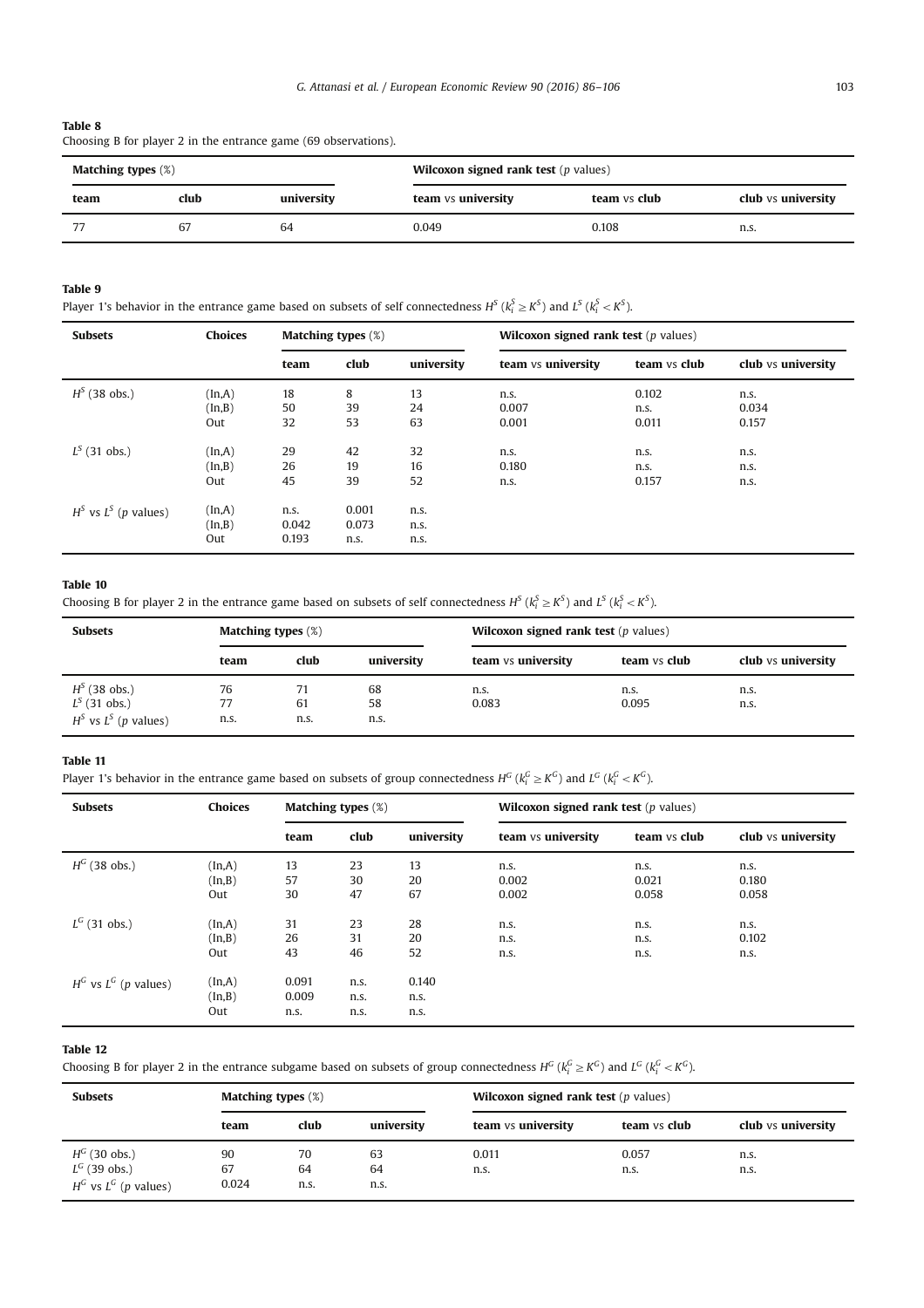# C.1. Baseline game

Tables 4–6 depict the percentage of B choices in the baseline game, for player 1 and player 2 separately. Moreover, these tables include Wilcoxon signed rank tests that compare how often did subjects choose B with how often did they choose A in any two treatments.

## Table 13

| <b>Player X</b> | <b>Player Y</b> |       |       |       |  |  |
|-----------------|-----------------|-------|-------|-------|--|--|
|                 | (A,A)           | (A,B) | (B,A) | (B,B) |  |  |
|                 | 20              | 2.5   | 17.5  |       |  |  |
| $(A,A)$ $(A,B)$ | 17.5            | 0     | 35    | 17.5  |  |  |
| (B,A)           | 2.5             | 10    | U     | 7.5   |  |  |
| (B,B)           | υ               | 7.5   | 17.5  | 25    |  |  |

Average payoffs for row Player X in the transformed baseline game.

#### Table 14

Average payoffs for row Player X in the transformed entrance game.

| <b>Player X</b> | <b>Player Y</b> |              |            |            |          |         |  |
|-----------------|-----------------|--------------|------------|------------|----------|---------|--|
|                 | ((In, A), A)    | ((In, A), B) | ((In,B),A) | ((In,B),B) | (Out, A) | (Out,B) |  |
| ((In, A), A)    | 20              | 2.55         | 17.5       | $\Omega$   | 22.5     |         |  |
| ((In, A), B)    | 17.5            | 0            | 35         | 17.5       | 22.5     |         |  |
| ((In,B),A)      | 2.5             | 10           | 0          | 7.5        |          | 12.5    |  |
| ((In,B),B)      |                 | 7.5          | 17.5       | 25         |          | 12.5    |  |
| (Out, A)        | 12.5            | 12.5         | 10         | 10         | 15       | 15      |  |
| (Out,B)         | 10              | 10           | 27.5       | 27.5       | 15       | 15      |  |

#### Table 15

Independence of decisions as both players in the baseline game (69 observations).

| <b>Decision as player 1 (A/B) vs decision as player 2 (A/B)</b> (Pearson's chi-squared test) | <b>Matching types</b> |                |                |
|----------------------------------------------------------------------------------------------|-----------------------|----------------|----------------|
|                                                                                              | team                  | club           | university     |
| <i>p</i> value                                                                               | 5.694<br>0.017        | 1.729<br>0.189 | 0.384<br>0.535 |

# Table 16

Independence of decisions as both players in the entrance game (69 observations).

| <b>Decision as player 1 ((In,A)/(In,B)/Out) vs decision as player 2 (A/B)</b> (Pearson's chi-squared test) | <b>Matching types</b> |                |                |
|------------------------------------------------------------------------------------------------------------|-----------------------|----------------|----------------|
|                                                                                                            | team                  | club           | university     |
| <i>p</i> value                                                                                             | 8.897<br>0.012        | 0.495<br>0.781 | 0.950<br>0.622 |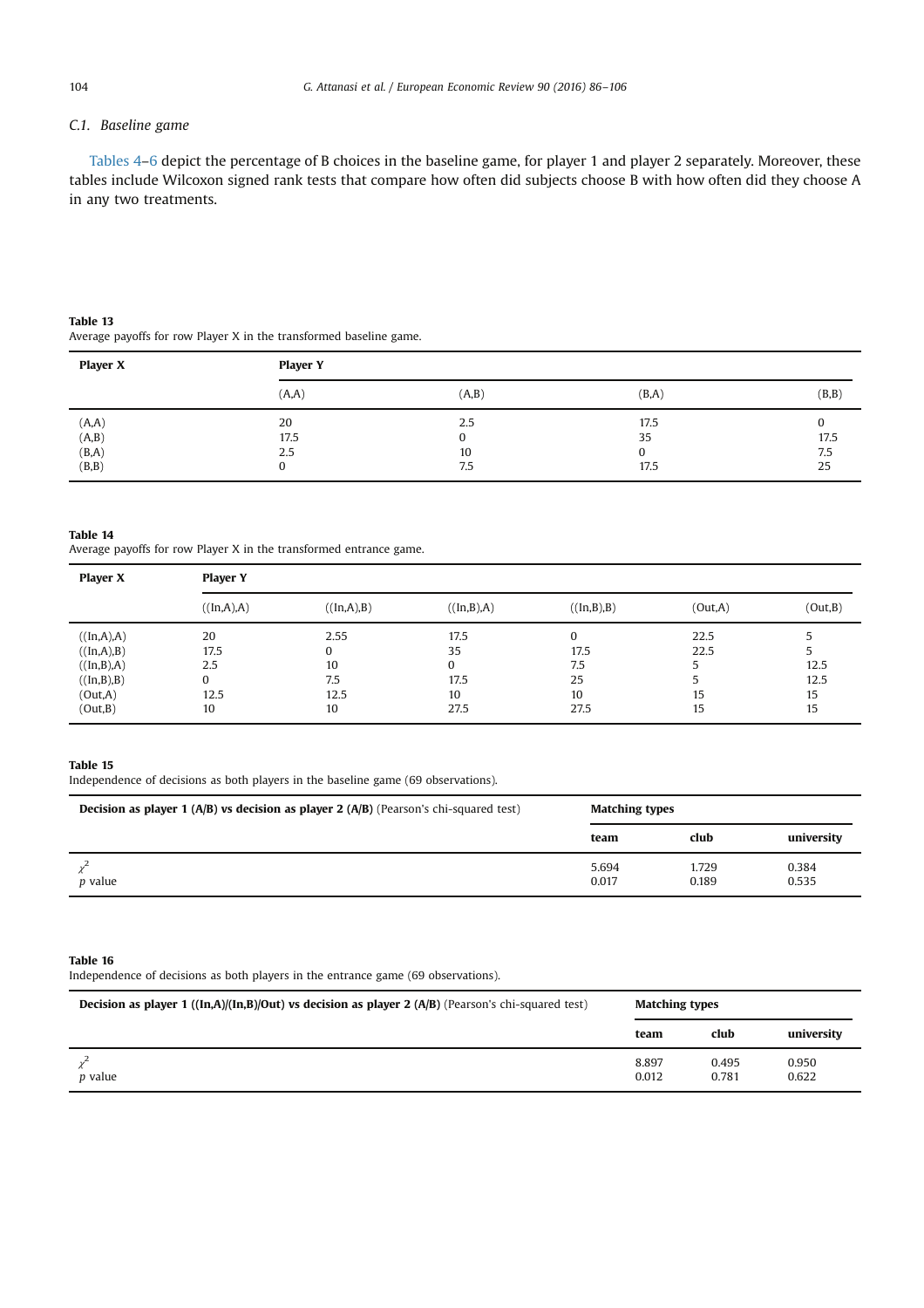

Fig. 9. Behavior in the original position of the baseline game (Team treatment). Classification based on: (a) self connectedness: (b) group connectedness.



Fig. 10. Behavior in the original position of the entrance game (Team treatment). Classification based on: (a) self connectedness; (b) group connectedness.

#### C.2. Entrance game

Tables 7, 9 and 11 depict player 1's choice in the entrance game. Note that these tables ignore counterfactual strategies (i.e., strategies (Out,A) and (Out,B)). Moreover, these tables include Wilcoxon signed rank tests that compare how often did subjects choose a given strategy (e.g.,  $(In,A)$ ) with how often did they choose any other strategy (e.g.,  $(In,B)$  or Out) in any two treatments. Tables 8, 10 and 12 depict player 2's choice in the entrance game, together with Wilcoxon signed rank tests.

## Appendix D. Behind the veil of ignorance

Tables 13 and 14 represent respectively the payoff matrices of the baseline game and the entrance game when played behind the veil of ignorance.

Tables 15 and 16 depict tests of independence of behavioral variables in the baseline game (playing A/B as player 1 vs playing A/B as player 2) and the entrance game (playing (In,A)/(In,B)/Out as player 1 vs playing A/B as player 2) respectively.

Figs. 9 and 10 illustrate the observed behavior in the baseline game and the entrance game respectively, under the assumption that those games are played behind the veil of ignorance.

# Appendix E. Supplementary material

Supplementary data associated with this article can be found in the online version at http://dx.doi.org/10.1016/j.euro ecorev.2016.02.006.

## References

Akerlof, G.A., Kranton, R.E., 2000. Economics and identity. Q. J. Econ. 115, 715–753.

Balkenborg, D., 1994. An Experiment on forward versus backward induction. SFB-Discussion Paper B-268, University of Bonn.

Bernhard, H., Fischbacher, U., Fehr, E., 2006. Parochial altruism in humans. Nature 442, 912–915.

Alger, I., Weibull, J.W., 2013. Homo moralis: preference evolution under incomplete information and assortative matching. Econometrica 81, 2269–2302. Attanasi, G., Hopfensitz, A., Lorini, E., Moisan, F., 2014. The effects of social ties on coordination: conceptual foundations for an empirical analysis. Phenomenol. Cogn. Sci. 14, 43–73.

Bacharach, M., 1999. Interactive team reasoning: a contribution to the theory of cooperation. Res. Econ. 23, 117–147.

Bicchieri, C., 2006. The Grammar of Society: The Nature and Dynamics of Social Norms. Cambridge University Press, New York.